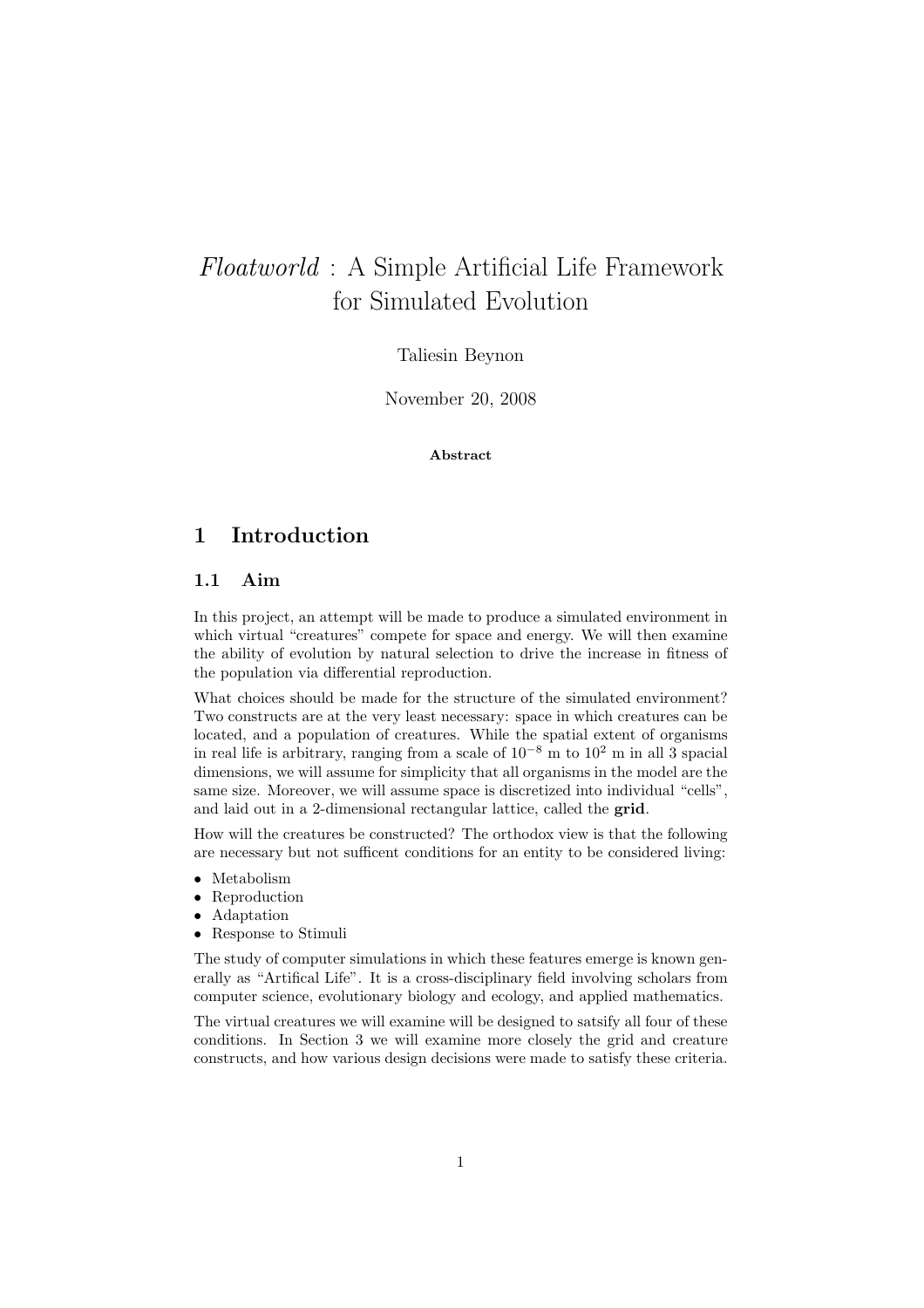# 1.2 Previous Work

Tierra is a software simulation written by the ecologist Thomas Ray. In Tierra, a virtual machine<sup>1</sup> executes short programs that contain instructions to copy themselves to new memory locations on the virtual machine. Each short program is taken to be a virtual organism.

In essence, different organisms compete for execution time on the virtual machine. Each copying operation has a small chance of introducing an error into the new copy of the original program. By virtue of this fact variation is introduced into the population, and programs that are shorter or use other techniques to acquire more time on the virtual machine will copy themselves faster and come to dominate the population. In this manner natural selection operates on the population to produce programs that are better adapted to the virtual environment.

Experiments with Tierra have revealed patterns of parasitism, in which extremely short programs exploit longer programs to self-replicate. A derivation of the Tierra program known as Avida has been used extensively in artifical life research. It has been used to study the problem of "irreducible complexity" in which features requiring several non-adaptive mutations emerge [1]. Other interesting work involving Avida has studied specialization of digital organisms into various ecological niches [2] and how evolution affects genome complexity [3].

Sugarscape is an agent-based simulation written by the M.I.T. scholar Joshua M. Epstein and Robert Axtell [4] in which individual agents in a grid-like lattice make economic decisions about how to trade two seperate resources that are both essential for survival, abitrarily called "sugar" and "spice".

Another example of research conducted in the field of artificial life is [5], in which digital organisms similar to the ones developed in this project compete and/or cooperate with each other for space and energy. Results showed that various familiar game-theoretic cooperative strategies emerged, as well as some that had not been seen before.

# References

- [1] Richard E. Lenski, et al, "The evolutionary origin of complex features", Nature 423, 2003
- [2] Richard E. Lenski, et al, "Ecological specialization and adaptive decay in digital organisms", American Naturalist 169, 2007
- [3] Richard E. Lenski, et al, "Genome complexity, robustness and genetic interactions in digital organisms", Nature 400, 1999
- [4] Joshua M. Epstein & Robert Axtell, "Growing Artificial Societies: Social Science From the Bottom Up", M.I.T. Press, 1996
- [5] Mikhail Burtsev & Peter Turchin, "Evolution of cooperative strategies from first principles", Nature 440, 2006,

<sup>&</sup>lt;sup>1</sup>A virtual machine is a simulation of a Central Processing Unit operating on one or more programs. In other words, a virtual machine is a simulated computer running on a real computer.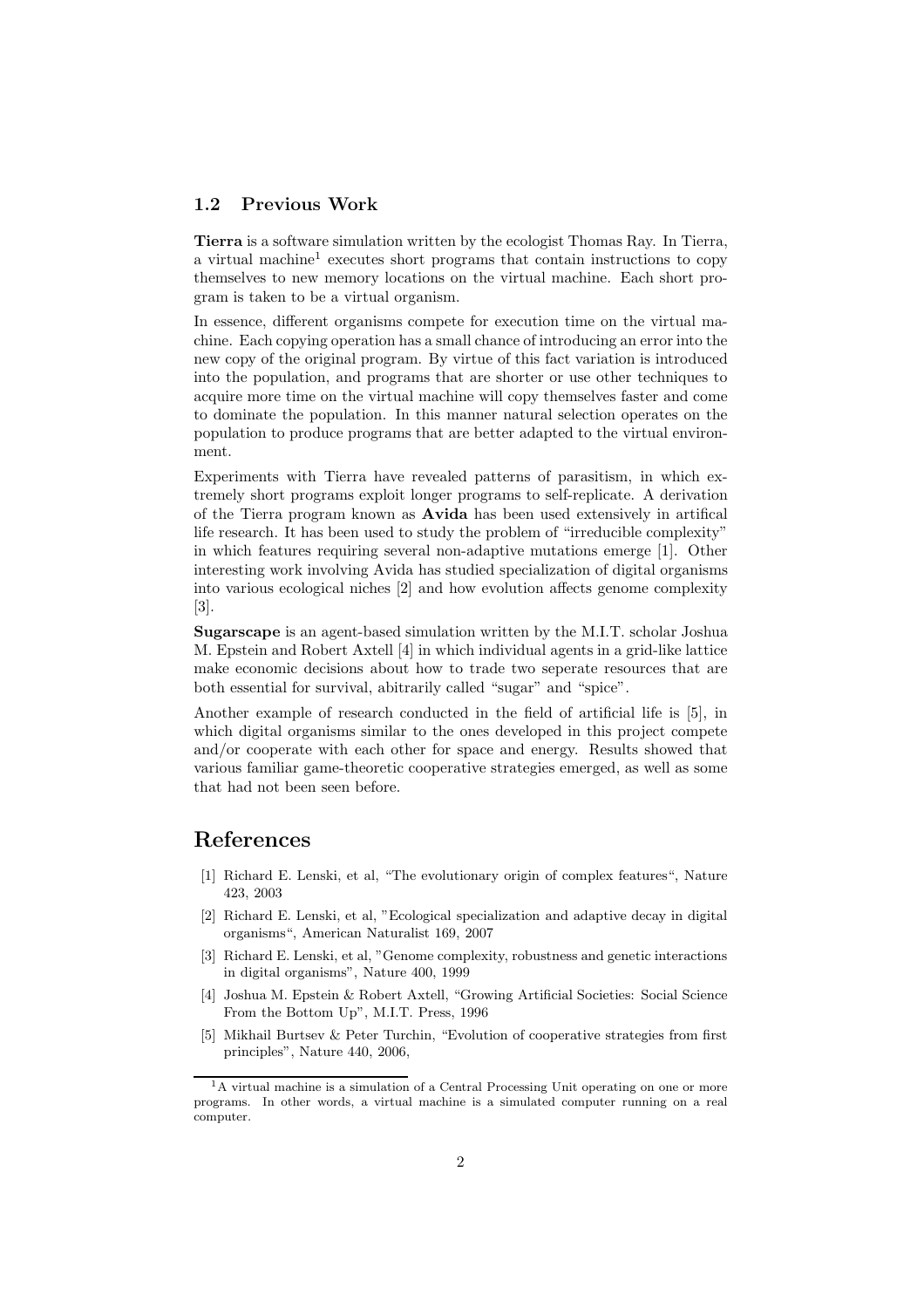# 2 Selected Topics

In this section we will review a few basic concepts which will be useful in our discussion of the *Floatworld* virtual environment. First we will discuss *artificial* neural networks, the constructs used to implement a primitive form of intelligence to govern the virtual creatures. We will also discuss the classical concept of natural selection, and the application of this idea in the field of genetic algorithms.

# 2.1 Artificial Neural Networks

An Artificial Neural Network (ANN) is a generalized, simplified model of the computational activity performed by networks of neural cells in many living organisms. As in biological neural networks, an ANN is divided into a fixed number  $N$  of neurons, or nodes, which communicate with each other using a fixed set of connections. Each neuron is labelled with a natural number  $n \in \mathbb{N}$ where  $N = \{1, 2, ..., N\}$ . The **activity** of an individual neuron is represented by a real number  $\alpha_n$  for  $n \in \mathbb{N}$ , where activity is the analogous concept to the firing rate of a biological neuron.

Each connection from neuron  $m$  to neuron  $n$  has an associated weight  $w_{nm}$ which determines how the activity of the first neuron will influence the activity of the second neuron. Roughly speaking, a positive weight means that activity of the first neuron will increase the activity of the second neuron, and a negative weight means the activity of the first neuron will decrease the activity of the second neuron. If  $w_{mn} \neq 0$ , we say that neuron *n* is connected to neuron *m*.

Time is discretized into steps  $t = 0, 1, 2, \cdots$ . The activity of a neuron at any given timestep  $\alpha_n(t)$  is determined by the activity of all the other nodes at the previous timestep according to the function

$$
\alpha_n(t) = f\left(\sum_{m \in \mathbf{N}} w_{nm} \,\alpha_m(t-1)\right) \tag{1}
$$

In other words for each neuron, the weighted sum of the activity of all the neurons is passed through the a function (the so-called activation function)  $f : \mathbb{R} \to \mathbb{R}$  to determine the future activity of the neuron n. Different neurons exhibit different behaviour because the weighting factors  $w_{nm}$  depend explicitly on the neuron  $n$ .

In fact the notation  $w_{mn}$  suggests a computationally efficient way of computing the activity of an ANN recursively: using matrix multiplication. If we use the column vector  $\vec{\alpha}(t)=(\alpha_1(t), \alpha_2(t), \cdots, \alpha_N(t))$  to represent the activity of all the neurons in the ANN at time  $t$ , then the recursation relation in Equation 1 takes the form  $\overrightarrow{\alpha}(t) = F(W \cdot \overrightarrow{\alpha}(t-1))$  (2)

$$
\overrightarrow{\alpha}(t) = F(W \cdot \overrightarrow{\alpha}(t-1))
$$
\n(2)

where W is the matrix whose elements are given by  $w_{ij}$  for  $i, j \in \mathbb{N}$ , and  $F: \mathbb{R}^N \to \mathbb{R}^N$  is the map induced by  $f: \mathbb{R} \to \mathbb{R}$ .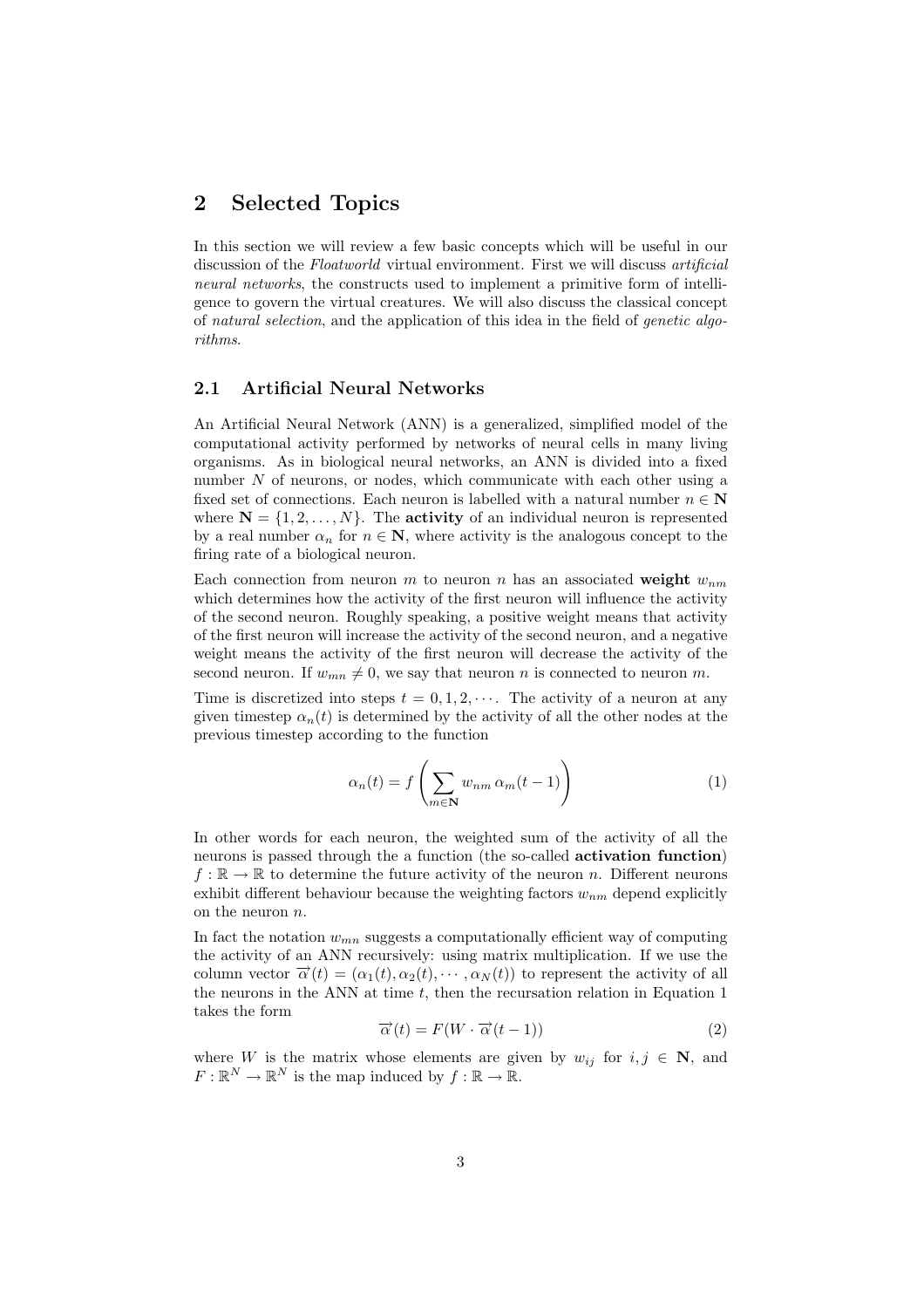### 2.2 Adjacency Matrix

A directed graph consists of a set of verices  $V$  and a set of edges  $E$ . An edge is an ordered pair  $(u, v)$  where  $u, v \in V$ . A graph can be represented visually whereby each node is a point and each edge is an arrow connecting the corresponding points.

Let a directed graph have  $n$  vertices, and label the vertices of the graph by the integers  $\{1, \dots, n\}$ . The adjacency matrix G of a directed graph is the square matrix of size  $n$  in which

$$
G_{ij} = \begin{cases} 1 & (i,j) \in E \\ 0 & (i,j) \notin E \end{cases}
$$

As an example, Figure 1 shows both a simple graph and the adjacency matrix of the graph. Vertex numbers correspond to matrix columns and rows.



Figure 1: Adjacency matrix and corresponding graph

### 2.3 Network Topologies

We can consider an ANN to be weighted finite directed graph  $G$ , i.e. a finite directed graph in which the adjacency matrix  $G$  does not merely take values in  $\{0,1\}$  but in R. Note that in an adjacency matrix,  $w_{ij} = 1$  implies vertex i connects to vertex j, whereas in the weight matrix  $w_{ij} = 1$  implies neuron j connects to neuron i. Therefore,  $G<sup>T</sup> = W$ . From this perspective the relation described in Equation 1 implements a model in which the graph of the ANN is fully connected, and every neuron has a connection with every other neuron.

Equation 1 models a neural network in which the notions of input and output are not defined. Information is not presented to or extracted from the neural network in any explicit fashion. Usually ANNs are introduced differently, in which the topology of the graph  $G$  is constrained in some way.

In so-called **feed-forward** ANNs the graph  $G$  is a directed acyclic graph. This implies that the vertices of  $G$  can be **topologically sorted**: formally, there exists a map  $d : \mathbf{N} \to \mathbb{N}$  such that

$$
w_{mn} \neq 0 \implies d(n) < d(m)
$$

In simple terms the activity of neuron  $m$  in such an ordered or layered network is only dependant on the activity of neurons prior to it in the order, i.e. those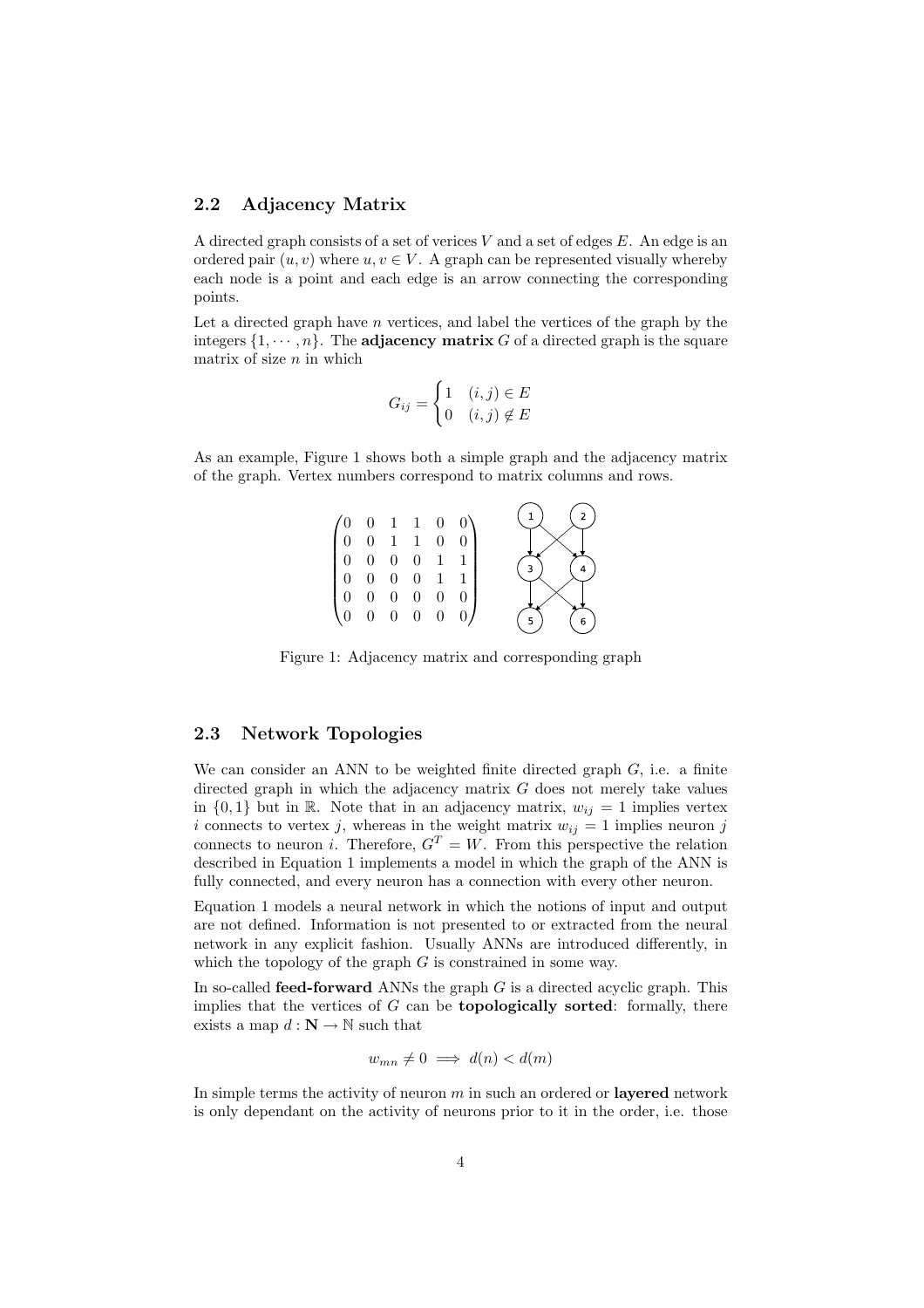n for which  $d(n) < d(m)$ . Such networks are often depicted graphically in a layered format.

In many kinds of neural network devoted to information processing we speak about the sets of **input neurons**  $N^{\downarrow}$  and **output neurons**  $N^{\uparrow}$ . These are precisely the neurons which have no connections to them, and no connections from them, respectively. Formally we can write

$$
\mathbf{N}^{\downarrow} = \{ n \in \mathbf{N} \mid (\forall m \in \mathbf{N}) \ w_{nm} = 0 \}
$$

$$
\mathbf{N}^{\uparrow} = \{ n \in \mathbf{N} \mid (\forall m \in \mathbf{N}) \ w_{mn} = 0 \}
$$

The feed-forward ANNs mentioned above are used in many practical applications. In general the activity of the input neurons in a feed-forward ANN is fixed by a time-dependant function, so that

$$
(\forall n \in \mathbf{N}^{\downarrow}) \; \alpha_n = f(t, n)
$$

Intuitively f has the effect of "feeding" information into the ANN. The activity of the neurons in the set  $N^{\uparrow}$  is then understood to be the output of the entire system. Usually the function  $f$  is time independant, and in that case the behaviour of the neural net is equivalent to some function  $H: \mathbb{R}^{|\mathbf{N}^{\perp}|} \to \mathbb{R}^{|\mathbf{N}^{\uparrow}|}$ . This is because the ordering on the feed-forward ANN makes it possible to calculate the time-independant activity of the output neurons in a single computational pass, without explicit use of the timesteps  $t = 0, 1, 2, \cdots$ .

However, in some applications the neural net has to respond to time-varying inputs. In other applications a strict-ordering on the graph  $G$  is not possible because it is cyclic, and so the ANN does not necessarily have a fixed output even if f is constant with time. Both of the previous conditions will be true of the neural networks used in this project.

Such networks are called feed-back neural networks, and their activity usually has explicit time dependance. However, such a network can still be considered a function  $H : \mathbb{R}^{|N^{\downarrow}|} \times \mathbb{R}^{N_S} \to \mathbb{R}^{|N^{\uparrow}|} \times \mathbb{R}^{N_S}$ , where  $N_S$  is the dimension of the internal state of the ANN, being just the number of neurons that have connections that "feed back into" the network, i.e. the number of  $n \notin N^{\downarrow} \cup N^{\uparrow}$ for which there is at least one  $m \notin \mathbf{N}^{\uparrow}$  such that  $w_{mn} \neq 0$ .

# 2.4 Weight Masks

Under some circumstances, it is advantageous to fix many of the weights in the weight matrix  $W$  to be zero. In this way, the graph of the ANN are constrained to a subgraph of the fully connected N-graph. This might be useful to enforce a feed-forward structure, or more generally to ensure that number of degrees of freedom of the ANN is a subset of the full number  $N^2$ .

Let  $M$  be the transpose of the adjacency matrix of a graph with  $N$  vertices. Taking  $M.W$  (where  $\ldots$  indicates point-wise multiplication of matrix entries) ensures that  $M_{ij} = 0 \implies (M.W)_{ij} = 0$ . In other words M.W is the weight matrix of an ANN whose graph is a subgraph of the graph of the ANN with weight matrix W.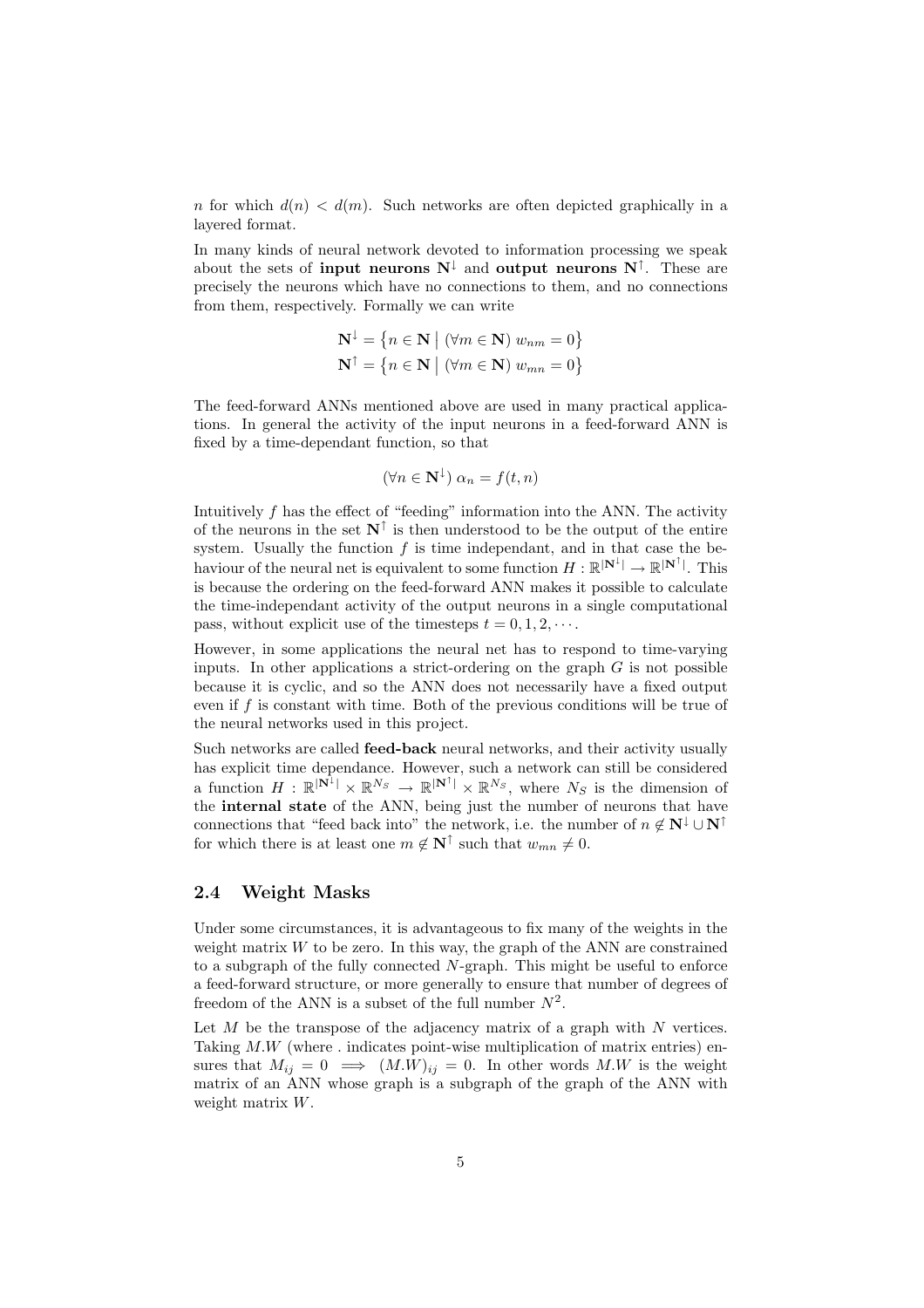# 2.5 Genetic Algorithms

Evolutionary computation describes the paradigm in which principles of Darwinian evolution are employed in a computer code to develop solutions to a given problem. Many different problems can be approached from the evolutionary computation perspective. It is required of the problem that potential solutions can be objectively judged on their suitability or quality by an appropriate function.

Darwinian evolution among living beings is often described colloquially as "survival of the fittest". This, however, is a tautology: fitness is defined precisely to be the tendency of an organism or entity to survive and reproduce. However, the same is not true of computer codes using Darwinian evolution. In the context of genetic algorithms, the "fitness" of a solution is imposed from the outside; it is described explicitly using a **fitness function**  $f : S \to \mathbb{R}$ , which is a function that evaluates the quality of a solution in the solution space S. A higher value of  $f(s)$  means a better solution s.

The process by which an adequate solution is produced is simple to describe: 1) random changes are made to the current best solution to produce a population of new solutions 2) these solutions are evaluated by the fitness function 3) the fittest solution or solutions are then mutated (and in some models, combined with each other) to produce the next population. This procedure is iterated hundreds or thousands of times until it has converged on a solution. It is a general feature of such algorithms that random variation is introduced into the population at each generation and the fittest solutions are selected to produce the next population.

This process forms a rough analogue of the biological scenario in which Darwinian evolution occurs in the biological realm, in which natural selection acts on random genetic variation to produce an incremental increase in the quality or fitness of the population of organisms as a whole.

We can explicitly describe the situation in the following way. We first assume each solution is described as a vector in  $\mathbb{R}^N$ . A population of M solutions is given by a sequence  $S = (s_n), n \in \{1, \dots, M\}.$ 

The population at time  $t + 1$  is given by

$$
S_{t+1} = (\widehat{s}_t, V(\widehat{s}_t), \cdots, V(\widehat{s}_t))
$$

where  $\widehat{s}_t \in S_t$  is the "best solution" at time t, i.e. the element of the population  $S_t$  such that

$$
s \in S_t \implies f(s) \le f(\widehat{s}_t)
$$

and where  $f : \mathbb{R}^N \to \mathbb{R}$  is the fitness function and  $V : \mathbb{R}^N \to \mathbb{R}^N$  is a stochastic mutation function that introduces random changes or "mutations" to the vector, selected from some random distribution.

We easily obtain that  $f(\hat{s}(t))$  is monotonically increasing in t, and so the quality of the solution found by this iterative procedure will continually improve (or for a badly designed genetic algorithm, stay constant).

This is a rough description of how many genetic algorithms work. Actual implementations are usually more complicated and there are many subtleties involved that have not been mentioned here.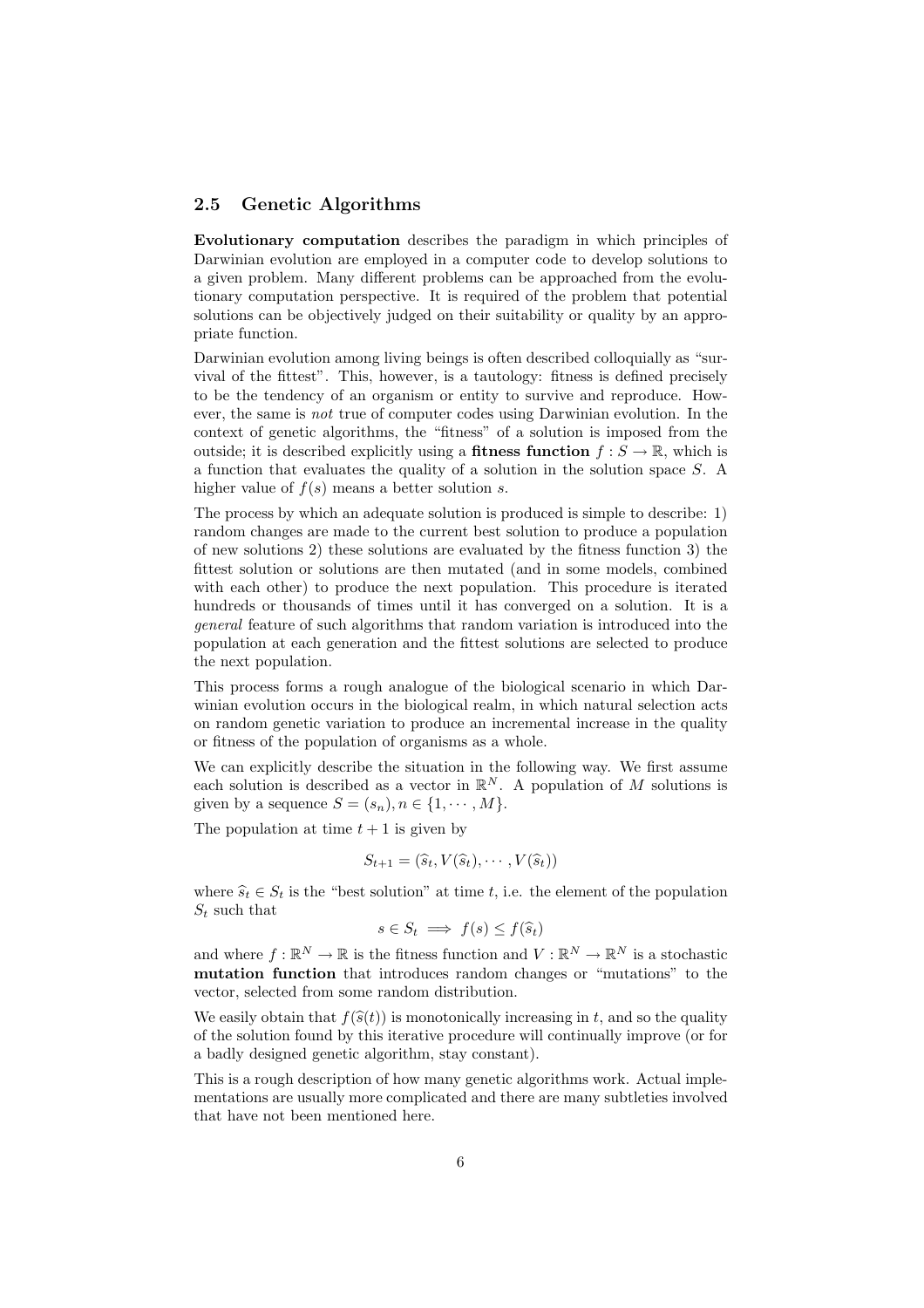# 3 Design of Floatworld

# 3.1 Introduction

In Section 1.1 we reviewed the four most basic properties required of any living entity, which were:

- Metabolism
- Reproduction
- Adaptation
- Response to Stimuli

We now review the approach to satisfy each of these requirements within the Floatworld virtual enviroment.

Metabolism can be defined as the utilisation by an organism of an external supply of energy in order to maintain its structure and reproduce itself. In Floatworld , we will formalise the notion of energy: the environment, described in Section 3.2, will contain localised distributions of energy, as described in section 3.10, which virtual creatures can acquire in order to promote their survival. Virtual creatures will require energy in order to perform the basic actions of moving around within the virtual environment and reproducing themselves. The mechanism underlying this form of metabolism will be discussed in Section 3.6.

Reproduction is the ability of an organism to produce an accurate copy of itself. Individual creatures will be capable of reproduction. In the simple Floatworld model, all reproduction will be **asexual**, in that creatures will create offspring independantly of one another.

Adaptation is the ability of a lineage of organisms to become better suited to their environment as the generations go by. To ensure that the virtual creatures are capable of adaptation, we will specify that each creature has a fixed genome, a body of information that uniquely determines its behaviour in the virtual environment. This genome will be subject to random mutation upon reproduction of the creature, the resulting mutations affecting the genomes of the offspring of the parent creature.

For creatures to respond to stimuli, some form of information processing will be required. Creatures will have to use information from their local environment to decide on a course of action. The constructs we will use to achieve this will be feed-back neural networks, as described in Section 2.1. Therefore the genome mentioned above will consist of the weight matrix that completely specifies the action of a single ANN.

# 3.2 The Grid

The virtual environment or grid is divided into a finite number of cells arranged in a rectangular array of size  $N_r \times N_c$ . Formally we denote the grid by E, with elements, or cells, written as  $e_{ij}$ . Each cell  $e_{ij}$  has eight neighbouring cells, illustrated below:

| $e_{(i-1)(j-1)}$ | $e_{(i-1)j}$ | $e_{(i-1)(j+1)}$ |
|------------------|--------------|------------------|
| $e_{i(i-1)}$     | $e_{ij}$     | $e_{i(j+1)}$     |
| $e_{(i+1)(j-1)}$ | $e_{(i+1)j}$ | $e_{(i+1)(j+1)}$ |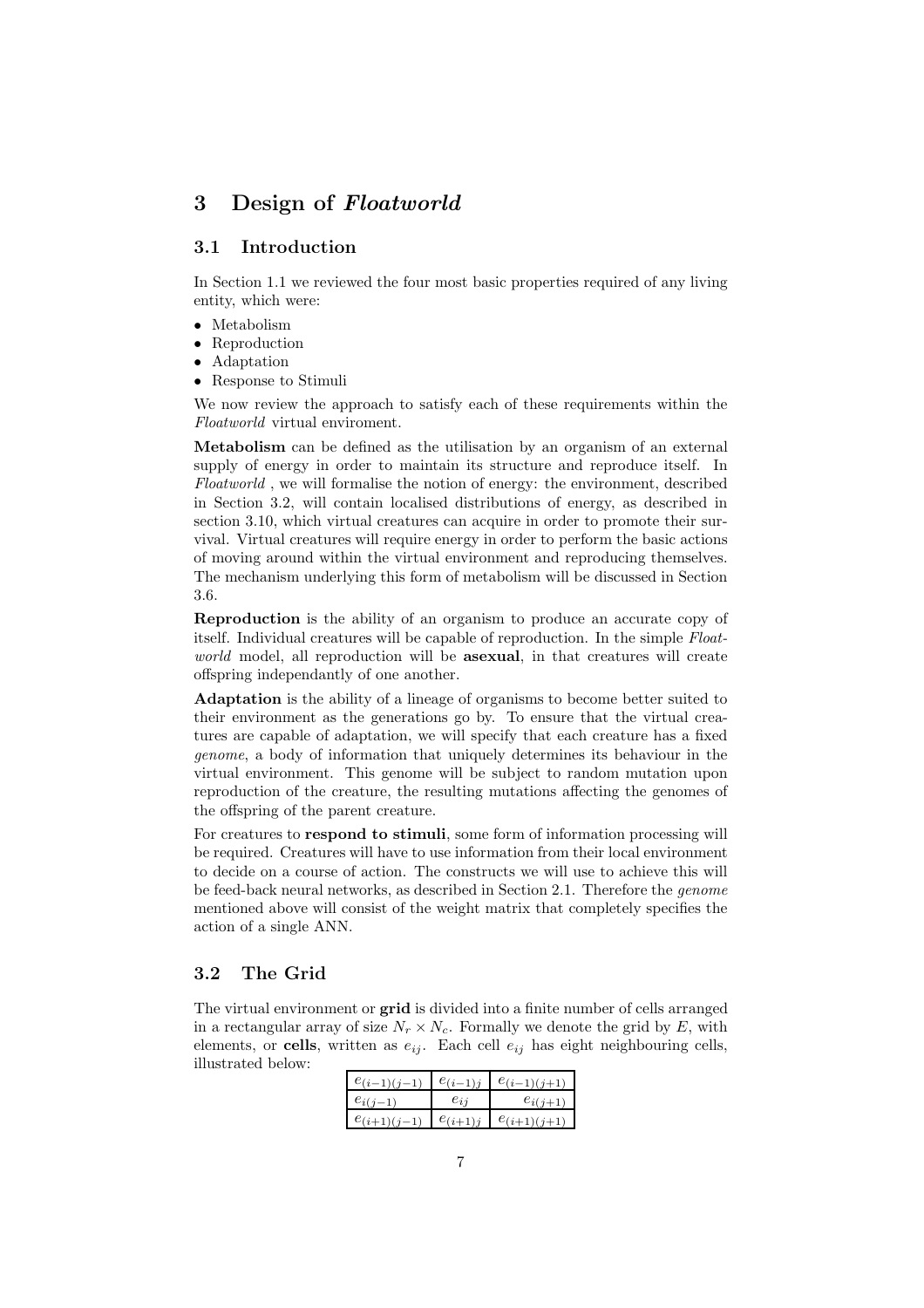To avoid edge effects periodic boundary conditions are applied, so that for all  $i, j, e_{0j} = e_{N_rj}$  and  $e_{i0} = e_{iN_c}$ .

Formally, each cell  $e_{ij}$  is a pair:

 $e_{ij} = (\xi, \epsilon)$ 

where  $\epsilon \in \mathbb{R}^+$ , and  $\xi \in K \cup \{0\}$ ,  $\epsilon$  denotes the amount of energy that a cell contains, which is available for consumption by creatures.  $\xi$  denotes the creature currently occupying the cell. If there is no creature,  $\xi = 0$ .

As before, the elements of  $E$  are time-dependant, which will be indicated where necessary by  $E(t)$  and  $e_{ij}(t_k)$ . We will often use E to mean merely the matrix of energies  $\epsilon$ .

### 3.3 Creatures

The grid is populated by a number of virtual creatures. Each creature is under control of an ANN with a fixed number  $N$  of neurons as described in Section 3.13. The population of creatures at a time t is indicated by  $K(t)$  or just K. Formally the state of each creature is specified by a (time-dependant) vector  $k$ :

$$
k = (W, \alpha, \epsilon, \gamma, \rho, \delta)
$$

- $W \in \mathbb{R}^{N^2}$  is the genome (or weight matrix) that determines the ANN
- $\gamma \in \mathbb{N}$  is the age in time-steps of the creature (with a maximum of 100)
- $\epsilon \in \mathbb{R}^+$  is the energy of the creature
- $\alpha \in \mathbb{R}^N$  is the activation vector of the ANN
- $\rho \in \mathbb{Z}_{N_r} \times \mathbb{Z}_{N_c}$  is the position of the creature on the grid.
- $\delta \in \mathbb{Z}_4$  is the orientation of the creature on the grid

For a particular creature  $k \in K$ , we denote its weight matrix by  $W_k$ , its age by  $\gamma_k$ , and so on. Creatures are limited to an age of 100, after which they automatically die.

Orientations represent which of the four cardinal directions the creature is facing, and are encoded as follows: if we visualize the grid as a matrix written in the normal fashion,  $\delta = 0$  corresponds to up,  $\delta = 1$  corresonds to right,  $\delta = 2$ corresponds to down, and  $\delta = 3$  corresponds to left.

# 3.4 Input

For a virtual creature to be able to behave in a way approrpriate to its local environment, the ANN controlling the creature must be provided with suitable inputs. What inputs are suitable? Here, a distinction is useful between external inputs which provide the ANN with access to information about the local environment and internal inputs which provide the creature with information about its current state.

Six external inputs are provided in the current model, of two seperate types. Three of the inputs give the ANN information about the local distribution of energy, the other three provide information about the local distrubition of other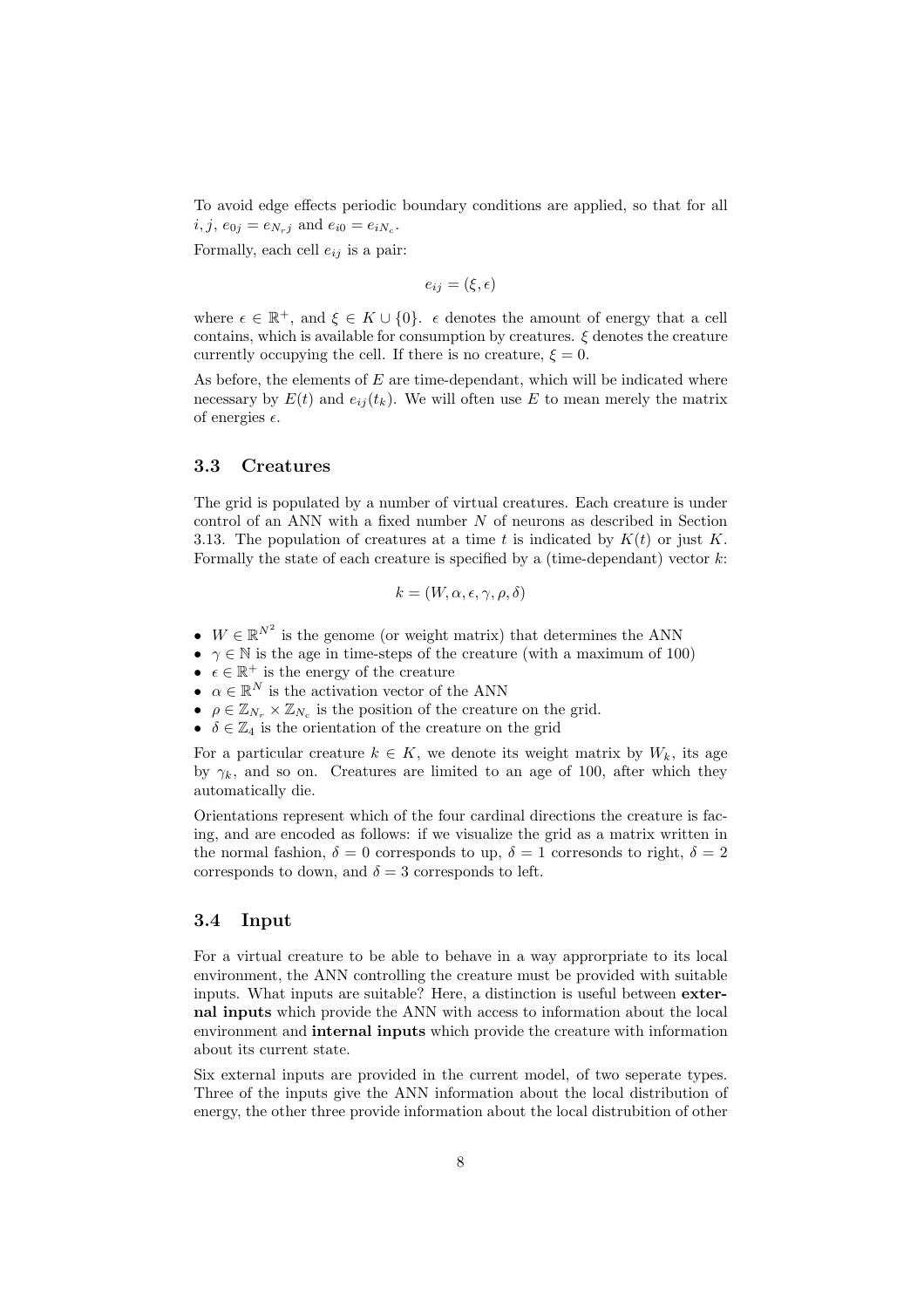creatures. How shall local energy and creature distributions be reduced to single real numbers? To clarify the approach, we define a "kernel matrix" below.

Let M be a matrix of size  $m \times n$ . If K is a square matrix of size  $2t + 1$  (where  $t \in \mathbb{N}$ , then we call K a **kernel matrix** with a position-dependant kernel product  $K \cdot M[u, v]$ , defined by

$$
K \cdot M[u, v] = \sum_{i=-t}^{t} \sum_{j=-t}^{t} K_{(t+1)+i,(t+1)+j} M_{u+i,v+j}
$$

where indices of M are consider modulo the size of the matrix, so  $M_{i+m,j+n}$  =  $M_{i,j}$ .

This idea can be used to naturally define a vision function for a creature: it is a weighted sum of the local environment of the creature, where the local environment is specified in matrix form. The weights used are contained in a kernel matrix. Figure 2 illustrates the three kernels  $K_1, K_2, K_3$  used for this purpose in Floatworld .



Figure 2: Three kernels used for vision functions. The more and less intense shades represent values of 2.0 and 0.5 respectively. All other entries are zero.

Assume k is a creature with  $\delta_k = 0$  and  $\rho_k = (u, v)$  (if the creature has a different orientation, the kernel matrices are rotated accordingly). We calculate the three vision functions  $e_i$  by taking the kernel product of each of these kernels with the energy matrix at the creature's position:

$$
e_i = K_i \cdot E[u, v] \qquad i \in \{1, 2, 3\}
$$

Then  $e_1, e_2, e_3$  summarise the local distribution of the energy in the left, forward, and right directions from the perspective of the creature. Note that the squares immediately to the left, in front of, and to the right of the creature have the largest contribution to these three summaries, with neighbouring elements playing a smaller role.

To accomplish the same task for the distribution of creatures, we use the same kernels as above but we replace the enery matrix  $E$  with another matrix termed the **occupancy matrix**  $O$ .  $O$  is defined to be

$$
O_{ij} = \begin{cases} 1 & \exists k \in K, \text{s.t. } \rho_k = (i, j) \\ 0 & \text{otherwise} \end{cases}
$$

In this fashion we obtain six vision functions  $e_1, e_2, e_3, o_1, o_2, o_3$  which feed information about the local environment into the input neurons of the creature's ANN.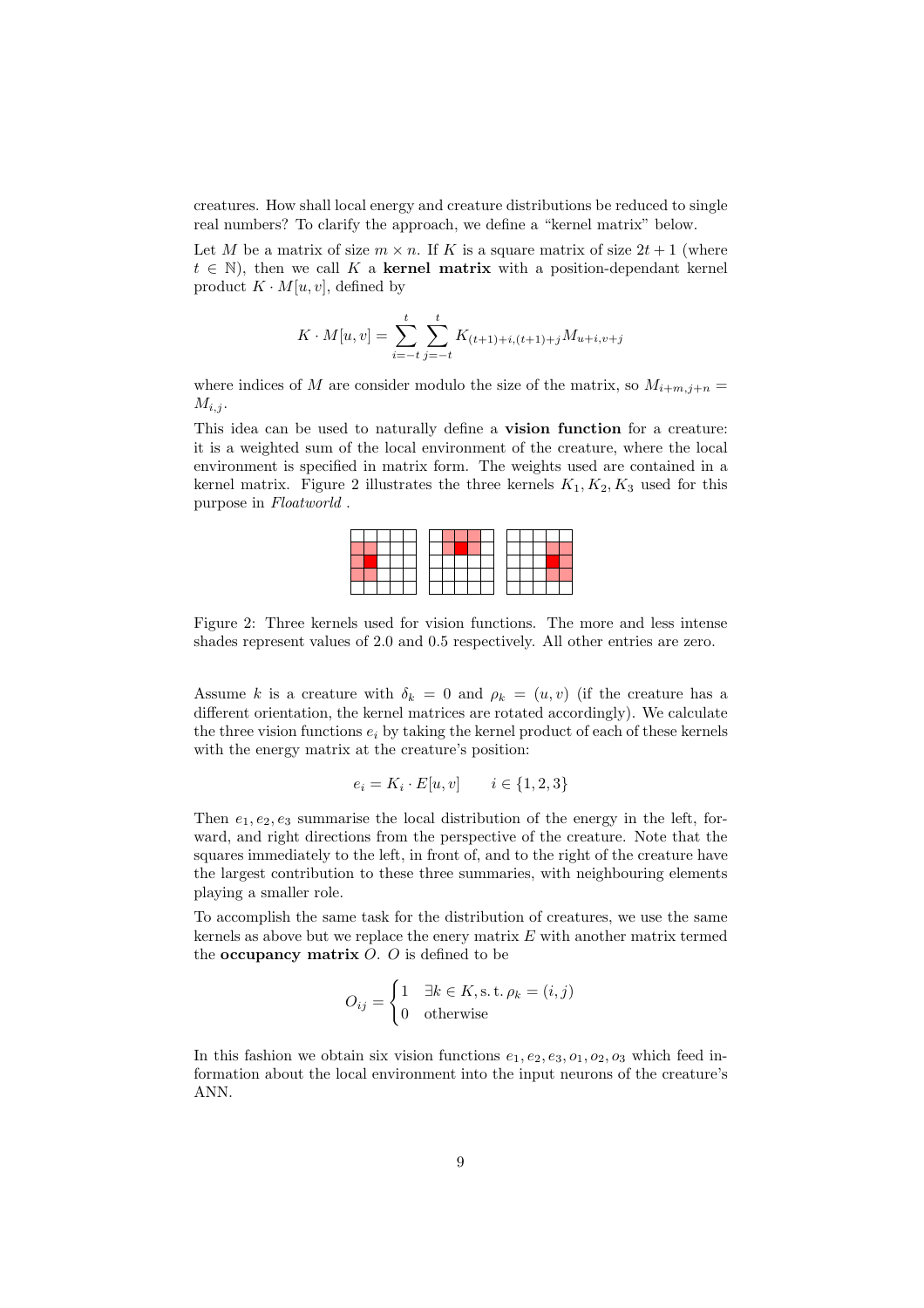# 3.5 Internal Inputs

The inputs to a creature's ANN are not limited to external factors. The simplest example illustrating such an internal input is the creature's energy: creatures must know when they have enough energy to reproduce, otherwise their attempt at reproduction might result in premature death (reproduction entails an energy cost of 50 units, so creatures must have at least 50 energy to survive reproduction).

It is also important to provide other inputs. To ensure that a creature might implement different strategies at different periods in its lifecycle, we provide the creature's age as another input to its ANN.

Two further internal inputs are provided: the first is a constant input of  $+1.0$ . This is important for technical reasons, namely that neurons can be suitably biased regardless of the other inputs. As an example, an ANN might implement a strategy in which the creature always moves forward, unless some other circumstance occurs. These default behaviour can be encoded as a positive weight between the constant input and the output neuron corresponding to the forward action.

Lastly, a random input is provided to allow for unpredictable strategies (to give the creatures "free will", so to speak)

The complete list of internal inputs is:

- creature energy
- creature age
- constant value of  $+1.0$
- random real in range  $(-1.0, +1.0)$

# 3.6 Actions

Creatures possess energy  $\epsilon$ , which they must use in order to perform actions in the world. There are  $n = |\mathbf{N}^{\uparrow}|$  actions, and each action  $1 \leq a \leq n$  has associated with it an energy cost  $cost(a)$ . A creature that performs one of the n available actions has the associated energy cost subtracted from its total energy  $\epsilon$ . If subtracting this cost from  $\epsilon$  would result in  $\epsilon \leq 0$ , the creature "dies": it is removed from the grid.

Which action a creature performs in a given timestep is determined soley by the activity of the output neurons in the creature's ANN. Let  $\sigma$  index the set of output neurons  $N^{\uparrow}$ , so that the activity of the *n* output neurons are given by  $\alpha_{\sigma(1)}, \alpha_{\sigma(2)}, \cdots, \alpha_{\sigma(n)}$ . Then the selected action is the j'th action, where  $1 \leq j \leq n$  is such that

$$
\alpha_{\sigma(j)} \ge \left\{ \alpha_{\sigma(i)} \; \middle| \; 1 \le i \le n \right\} \cup \{1\}
$$

Essentially, the action corresponding to the neuron with the highest activity is selected, with the condition that it be above a threshold of 1. If there is no such action, i.e. if  $(\forall i)$   $\alpha_{\sigma(i)} < 1$ , then the creature performs no action. Note this still possesses an energy cost  $cost(0)$ , which is intended to ensure that creatures have a constant "metabolism" even when not performing any actions.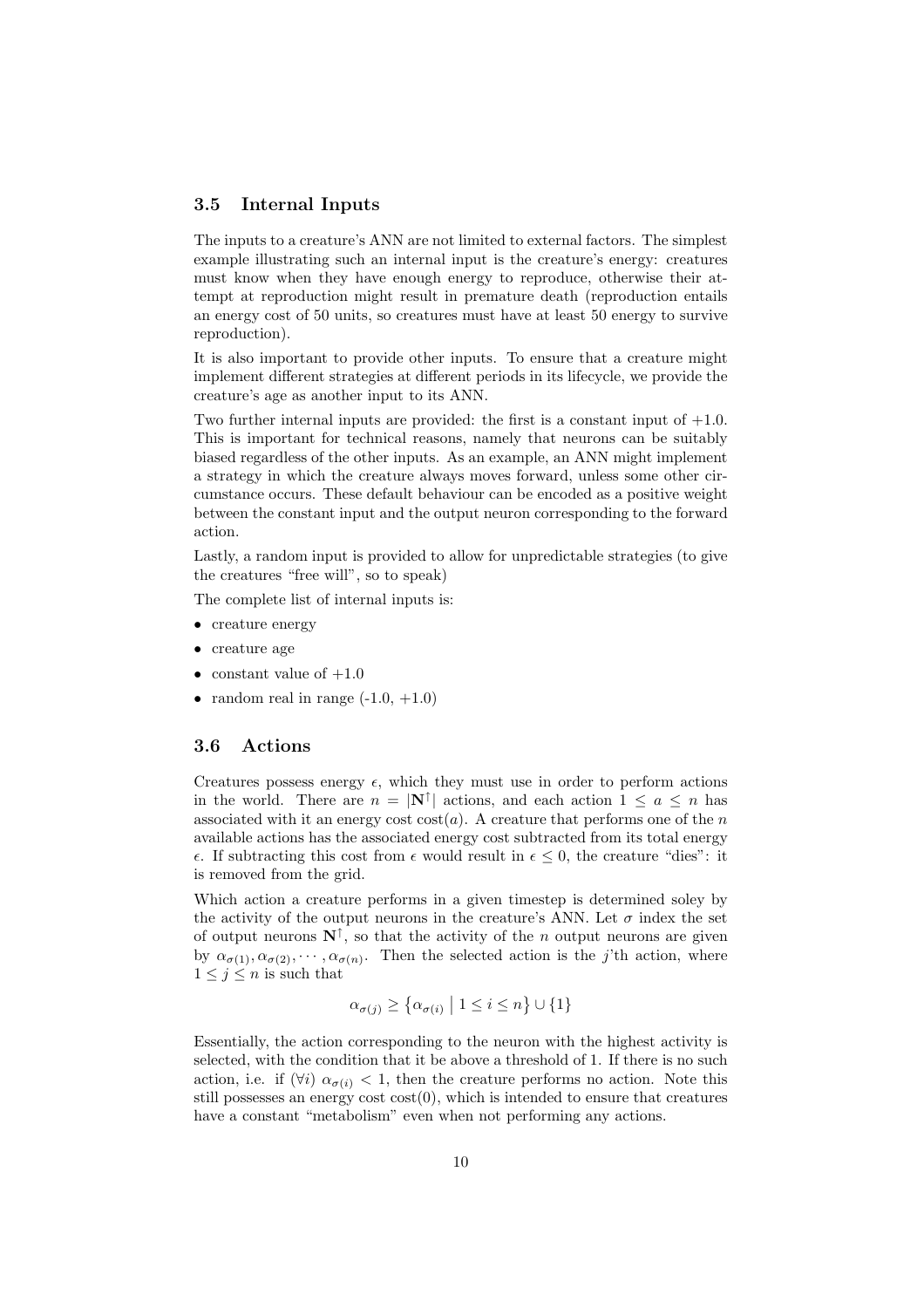In the model that was implemented, a creature can execute one of the following four actions, with the associated costs

| I, | $\cos(t)$ | action name  |
|----|-----------|--------------|
|    | 0.1       | no action    |
| 1  | 1.0       | move forward |
| 2  | 0.5       | turn left    |
| 3  | 0.5       | turn right   |
|    | 50        | reproduce    |

These actions are described in more detail in the following section.

### 3.7 Movement

When a creature  $k \in K$  moves, the cell in front of the creature is checked. Here, "in front" refers to the cell whose relative positon depends on the orientation of the creature and is, as usual, taken modulo the size of the grid. If it is occupied by another creature, nothing occurs. If it is empty, the creature position  $\rho_k$  is updated to equal the position of the cell in front of the creature, and the energy in that cell is added to the creature:

$$
\epsilon_k \leftarrow \epsilon_k + E_{\rho_k}
$$

$$
E_{\rho_k} \leftarrow 0
$$

### 3.8 Reproduction

When a creature  $k \in K$  reproduces, the grid cell in front of the creature is checked. If it is occupied, nothing happens. If it is empty, a new creature  $k'$  is instantiated and placed at that location, with random orientation.

The new creature has  $\epsilon_{k'} = 10$  initially, and  $W_{k'} = M(W_k)$ , where M is the mutation function. The mutation function is described in the next section.

# 3.9 Mutation

In biological systems, mutation happens randomly when errors in gene copying and recombination result in small changes to the sequence of As, Ts, Gs and Cs in the genetic code of the daughter organism. Mutation in the Floatworld model also occurs randomly. The "gene" equivalents of a Floatworld creature  $k$  are considered to be the weights in the ANN controlling a creature, i.e. the elements of  $W_k$ .

In Floatworld, there are two types of mutation, and each weight  $w_{ij} \in W$  has small probabilities  $p_1, p_2$  of undergoing mutation of each type. The majority of weights of a creature's ANN are zero, due to the **network mask** that is applied to limit the toplogy of the ANN. These weights remain zero for all time, and so only weights that have corresponding mask value of 1.0 are eligible for mutation.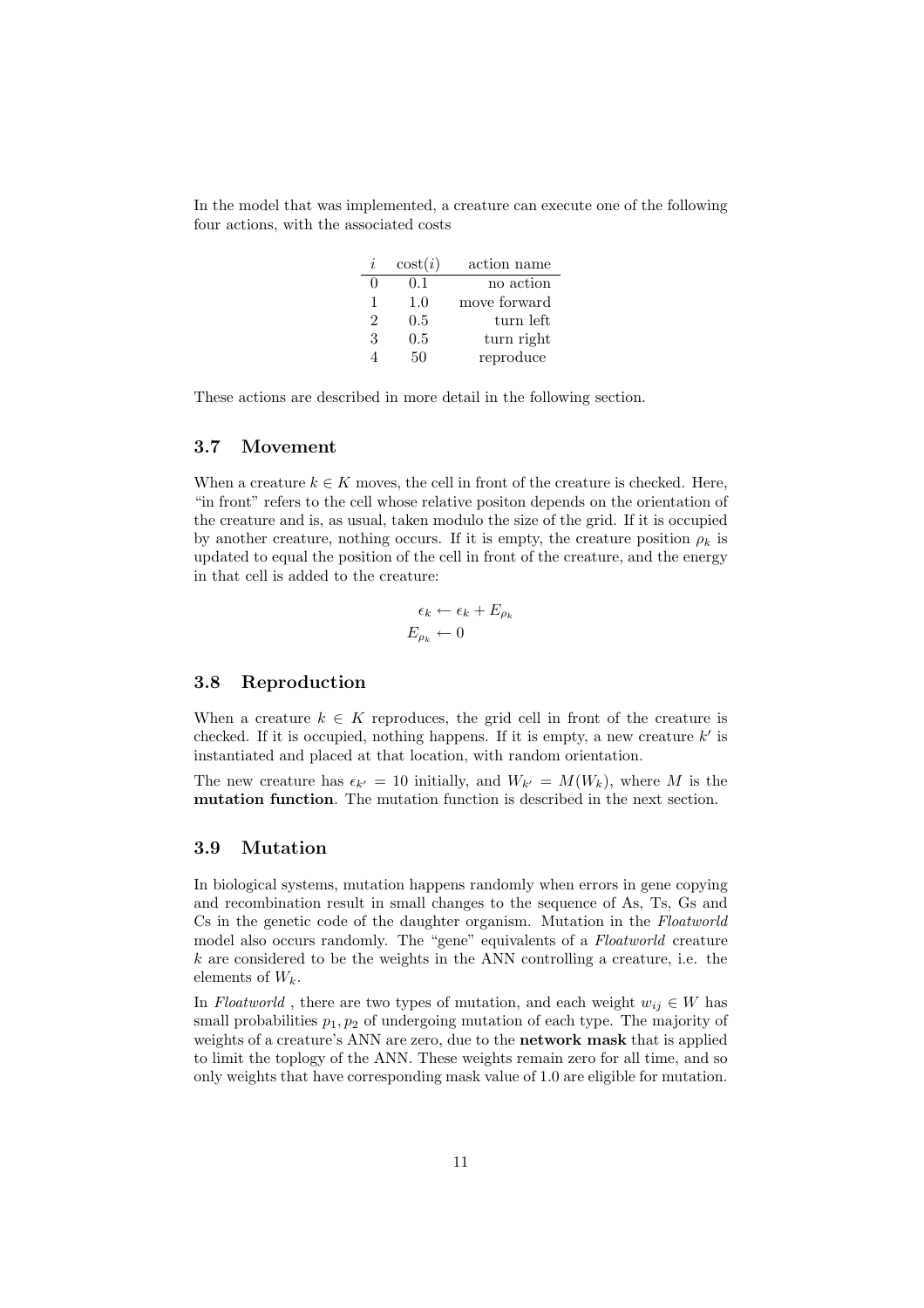For any given weight w in the weight matrix  $W$ , the corresponding weight  $w'$ in  $M(W)$  is calculated as follows:

$$
w' = \begin{cases} \text{Random}(w - m_1, w + m_1) & \text{with probability } p_1 \\ \text{Gauss}(w, m_2 \cdot w) & \text{with probability } p_2 \\ w & \text{otherwise} \end{cases}
$$

The parameters  $m_1$  and  $m_2$  control two different types of mutation. The first type is a random change drawn from a uniform distribution that is not dependent on  $w$ , and the second type is a random change that is proportional to the current weight value. It has a gaussian distribution around the previous weight value, with standard deviation being some fraction  $m_2$  of the previous value w.

The second factor ensures large weights undergo larger random fluctations via mutation than smaller weights; this is a sensible way to ensure that large weights do not effectively become static due to their modulus. The first factor ensures zero weights are still capable of becoming non-zero.

Experimention yielded sensible values of

$$
p_1 = 0.05/N \qquad p_2 = 0.1/N \qquad m_2 = 0.1 \qquad m_1 = 2.0
$$

# 3.10 Energy Input

In the Floatworld system, the total energy does not remain constant. Creature actions, such as movement and reproduction, remove energy from the system. To ensure that creatures can continue to survive and reproduce, energy must be continually injected into the system through a device known as a feeding scheme. To define feeding schemes we define their effect at each timestep on the energy matrix  $E$ . A simple feeding scheme defines a possibly time-dependant feeding pattern matrix  $E'(t)$  of the same size as E. The feeding pattern is then added to the energy matrix  $E$  at each timestep:

$$
E(t+1) = E(t) + E'(t)
$$

However, there is a significant problem with this technique. Experiments have shown that placing no limit on the magnitudes to which an element of  $E$  can reach results in highly unstable population sizes. This occurs for a simple reason. When the population is small, the total energy  $E_{tot} = \sum_{i,j} E_{ij}$  builds up to very high values, resulting in a large increase in the number of creatures. These large populations then rapidly consume all the energy, which precipitates a large drop in the number of creatures when there is not enough energy to sustain them. The eventual result is an unstable population size that can sometimes lead to total extinction.

A simple solution is to modify the feeding scheme, using the rule

$$
E_{ij}(t+1) = \min \{ E_{ij}(t) + E'_{ij}(t), e_{max} \}
$$

where  $e_{max}$  is a sensible limit on the energy that any particular grid cell can contain. A value of  $e_{max} = 20$  yields good results.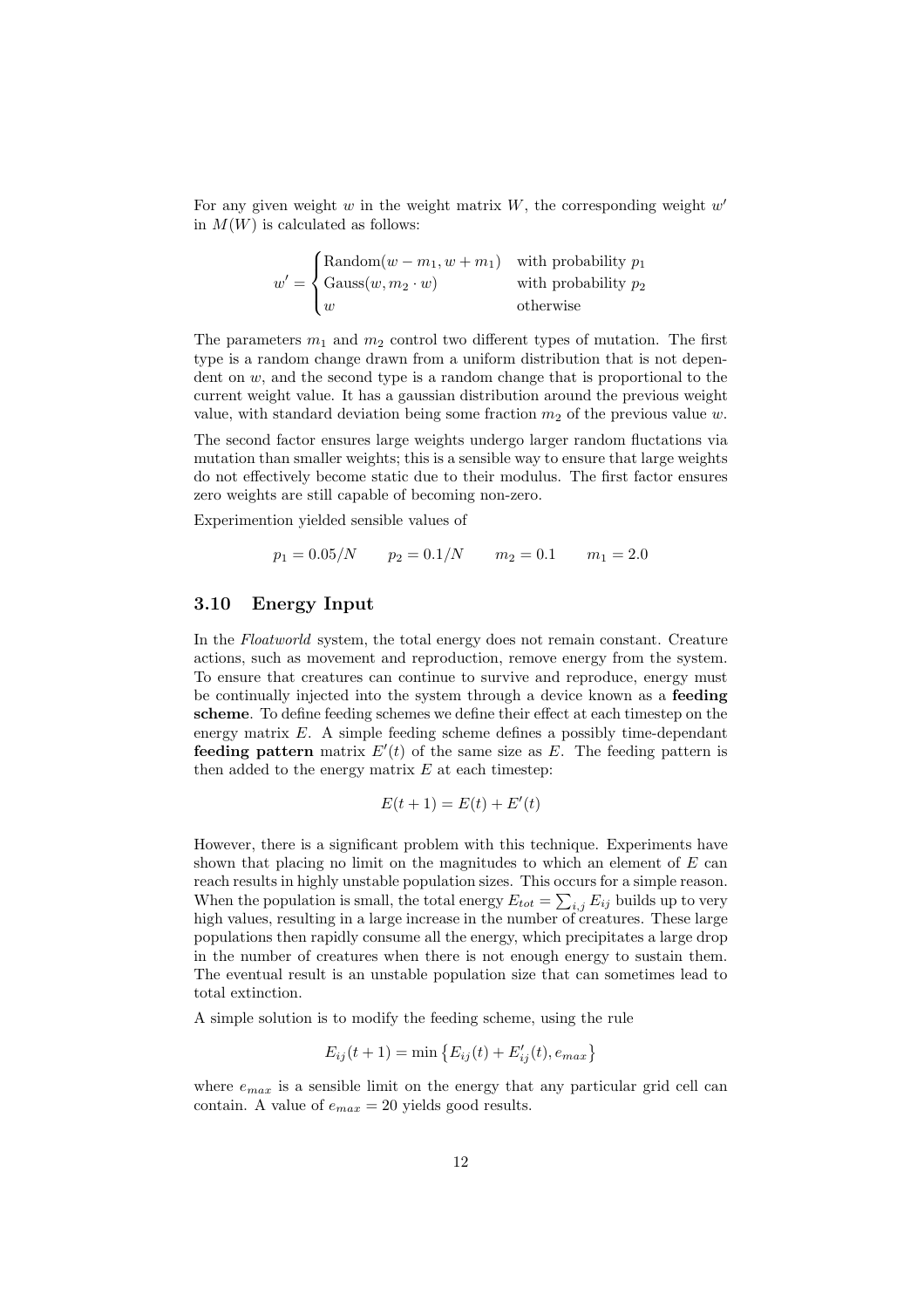# 3.11 Feeding Patterns

The choice of what type of feeding pattern to use is an important one. The simplest and least interesting feeding scheme is constant, where  $E' = c$  for some small positive constant c. However, such a feeding scheme results in only very simple strategies, for the obvious reason that creatures are not forced to evolve behaviour that is sensitive to the local energy distribution, as the local energy distribution is, on average, the same everywhere.

A more interesting feeding pattern, called spot feeding, gives better results. In spot feeding, there is a fixed number n of **spots** of fixed radius r that are located at grid positions  $(u_i, v_i)$  for  $i \in \{1, \dots, n\}$ . The energy pattern is then defined by

$$
E'_{jk} = e \times \left| \{ 1 \leq i \leq n \mid d((u_i, v_i), (j, k)) < r \} \right|
$$

where  $d : \mathbb{Z}^2 \times \mathbb{Z}^2 \to \mathbb{R}$  is the usual metric on the grid of size  $N_r \times N_c$  with periodic boundary conditions, namely the space  $(\mathbb{Z}/N_r) \times (\mathbb{Z}/N_c)$ .

Thus  $E'$  is the matrix on which each cell within a radius r of a spot position has been incremented by e. Here e is chosen to be some small real number, for this project  $e = 0.1$  was chosen. An example of the energy distribution resulting from such a feeding pattern is shown in Diagram 3:



Figure 3: Diagram illustrating results of spot feeding on a grid of size  $100 \times 100$ . There are 25 spots of radius 8 and energy 0.1. Darker cells contain more energy.

An extension to this scheme is to specify a small **jump probability**  $p_j$ , the probability that at each timestep a given spot will be assigned a new, random position. This achieves good results because it ensures that creatures are forced to adapt to a gradually changing distribution of energy. A value of  $p_j = 0.002$ was used for this project.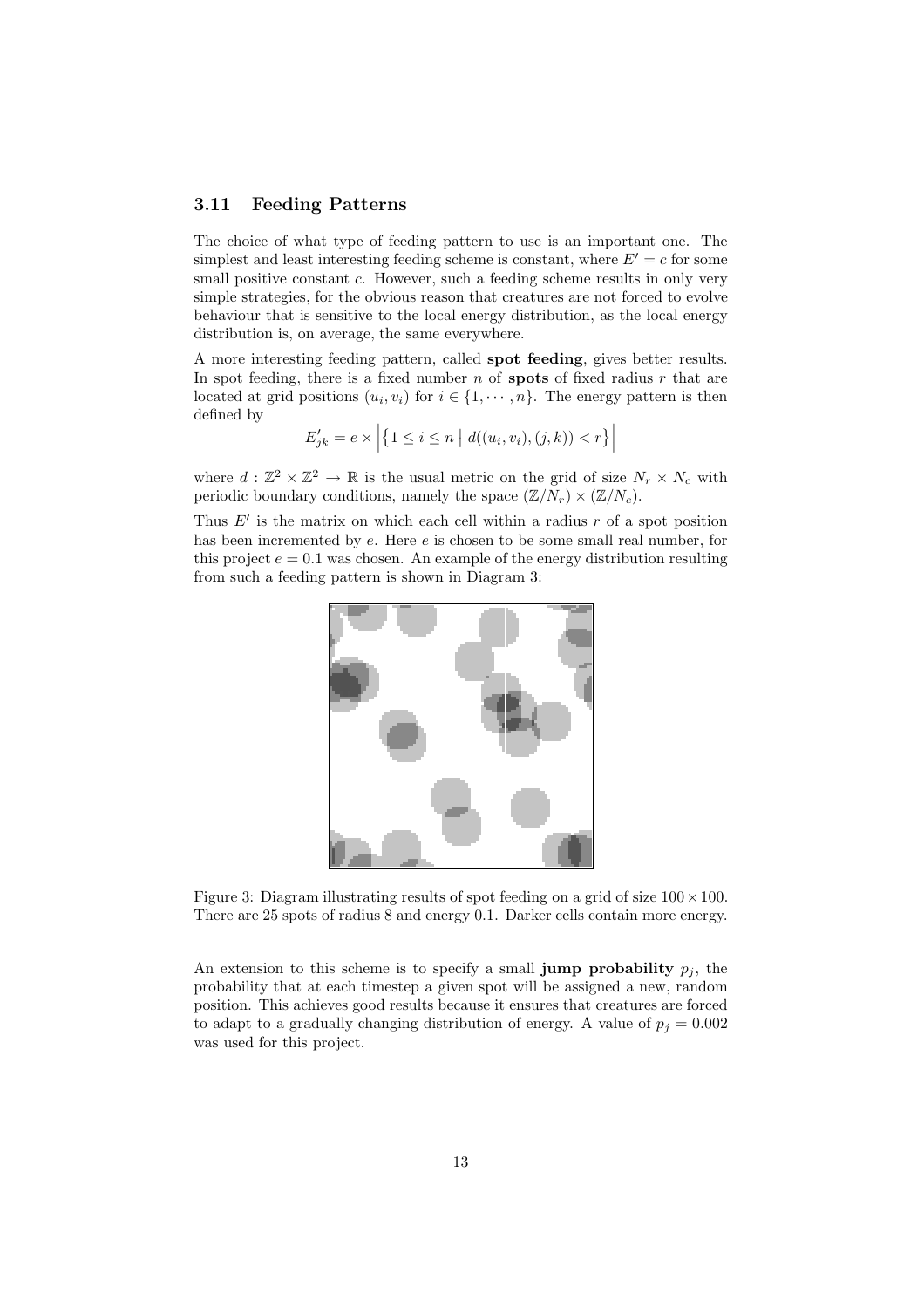# 3.12 Stochastic Spot Feeding

Another interesting feeding scheme called stochastic spot feeding is a variation on spot feeding but does not explicitly use a feeding pattern. It also uses spots of fixed radius, energy, and randomly changing position, and on average injects the same amount of energy into  $E$  as does spot feeding. At each timestep, and for each spot of radius r at position  $(u, v)$ , the stochastic spot feeding algorithm randomly chooses  $|f \times \pi r^2|$  cells of E within a distance r of  $(u, v)$  and increments each cell by an amount  $e/f$  (up to the maximum  $e_{max}$ ). Another words, some randomly selected fraction  $f$  of the cells within each spot are fed. A value of  $f = 0.02$  results in both good performance and interesting creature strategies.

Stochastic feeding results in an energy matrix  $E$  that has a "noisy" appearance. An example of the energy distribution resulting form stochastic spot feeding is shown in Figure 4, where the positions of the spots are the same as for Figure 3.

There are two major advantages to using stochastic spot feeding:

- computationally, it is significantly faster for large grids
- it produces more interesting creature strategies

Ordinary spot feeding results in energy spots that have a well defined boundary. In experimental runs it is found that creatures very rapidly learn to recognise and stay within this boundary. The noisy spots resulting from stochastic spot feeding do not have clearly defined boundaries, and creatures develop more robust behaviour to take advantage of the spatial distribution of energy.



Figure 4: Diagram illustrating results of stochastic spot feeding on a grid of size  $100 \times 100$ . There are 25 spots of radius 8 and energy 0.1. Darker cells contain more energy.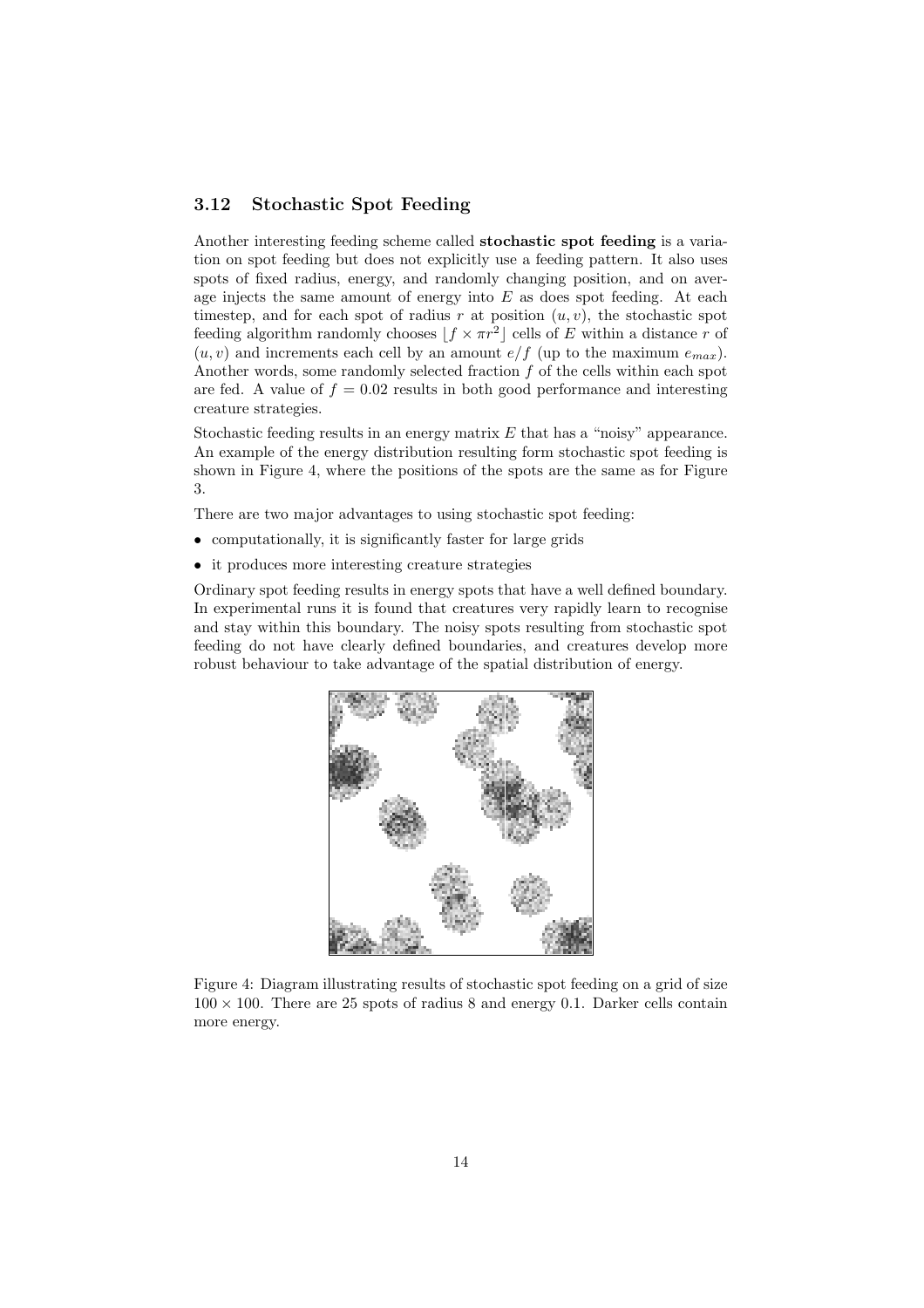# 3.13 The Creature "Brain"

In this section we give more information about the ANN and how it is is simulated.

For Floatworld the choice of activation function (see Equation 1) was the arctangent function atan :  $\mathbb{R} \to (-1, 1)$ , which is standard choice for many ANNs.

What choice of network topology is appropriate? A general principle with artificial neural networks is to choose the minimum possible number of neurons, and also the minimum possible number of non-zero weights. The reason for this is that evolution by natural selection can be understood to be a directed search (or optimization) in the space of all genomes towards "fitter" genomes. The larger the number of non-zero weights that can be adjusted, the higher the dimension of the genome space and the more difficult the optimization becomes. In Sections 3.4-3.6 we discussed the ANN inputs and outputs. We now discuss the network topolgoy as specified by the network mask.

There are two obvious constraints that we can begin with. Firstly, by definition, there should be no connections to inputs neurons, and there should be no connections from the output neurons.

Our second constraint is that we wish for the creature strategies to have some persistant state. That is, we wish for the ANNs to be able to "remember" past situations. In a purely feed-forward network, the behaviour of the output neurons depends only on the behaviour of the input neurons and so has no capacity for memory. We therefore require a feed-back ANN. We can then achieve a feed-back structure by specifying 3 additional neurons connected to both output and input neurons and allowing these 3 neurons to connect to themselves and each other.

Therefore our network mask has the following structure:

- input neurons connect to both the 3 "hidden" neurons and the output neurons
- the 3 "hidden" neurons connect to one another and the output neurons

There are 6 external inputs (consisting of two sets of three vision function inputs) and 4 internal inputs (consisting of energy, age, random and constant inputs). We have also specified 3 hidden layer neurons, and 4 output neurons (consisting of move forward, left, right, and reproduce outputs), so  $N = 6 + 4 + 3 + 4 = 17$ neurons. We obtian a network mask of

|       | 0              | $\theta$     | $\Omega$       | $\Omega$     | $\mathbf{0}$ | $\theta$     | $\Omega$     | $\Omega$       | $\theta$     | $\mathbf{0}$   | $\mathbf{0}$   | $\theta$ | $\Omega$     | $\Omega$       | $\theta$     | $\theta$ | $\Omega$     |  |
|-------|----------------|--------------|----------------|--------------|--------------|--------------|--------------|----------------|--------------|----------------|----------------|----------|--------------|----------------|--------------|----------|--------------|--|
|       | $\theta$       | $\theta$     | $\Omega$       | $\Omega$     | $\theta$     | $\theta$     | $\Omega$     | $\mathbf{0}$   | $\theta$     | $\Omega$       | 0              | $\theta$ | $\Omega$     | $\Omega$       | $\theta$     | $\theta$ | $\Omega$     |  |
|       | $\Omega$       | $\theta$     | $\overline{0}$ | $\Omega$     | $\theta$     | $\Omega$     | $\Omega$     | $\mathbf{0}$   | $\theta$     | $\overline{0}$ | $\overline{0}$ | $\theta$ | $\Omega$     | $\overline{0}$ | $\theta$     | $\theta$ | $\mathbf{0}$ |  |
|       | $\Omega$       | $\mathbf 0$  | $\overline{0}$ | $\Omega$     | $\theta$     | $\theta$     | $\theta$     | $\mathbf{0}$   | $\theta$     | $\mathbf{0}$   | $\mathbf{0}$   | $\theta$ | $\Omega$     | $\Omega$       | $\theta$     | $\theta$ | $\mathbf{0}$ |  |
|       | $\Omega$       | $\mathbf 0$  | $\overline{0}$ | $\mathbf{0}$ | $\theta$     | $\theta$     | $\theta$     | $\mathbf{0}$   | $\theta$     | $\mathbf{0}$   | $\theta$       | $\theta$ | $\Omega$     | $\mathbf{0}$   | $\mathbf{0}$ | $\theta$ | $\mathbf{0}$ |  |
|       | $\Omega$       | $\theta$     | $\overline{0}$ | $\Omega$     | $\theta$     | $\theta$     | $\Omega$     | $\mathbf{0}$   | $\theta$     | $\mathbf{0}$   | 0              | $\theta$ | $\Omega$     | $\Omega$       | $\theta$     | $\theta$ | $\mathbf{0}$ |  |
|       | $\Omega$       | $\mathbf 0$  | $\overline{0}$ | $\mathbf{0}$ | $\mathbf{0}$ | $\mathbf{0}$ | $\mathbf{0}$ | $\mathbf{0}$   | $\mathbf{0}$ | $\mathbf{0}$   | $\mathbf{0}$   | 0        | $\mathbf{0}$ | $\mathbf{0}$   | $\mathbf{0}$ | $\theta$ | $\mathbf{0}$ |  |
|       | $\Omega$       | $\mathbf 0$  | $\overline{0}$ | $\mathbf{0}$ | $\theta$     | $\Omega$     | $\Omega$     | $\theta$       | $\theta$     | $\mathbf{0}$   | $\mathbf{0}$   | $\theta$ | $\Omega$     | $\mathbf{0}$   | $\theta$     | $\theta$ | $\mathbf{0}$ |  |
| $M =$ | $\Omega$       | $\theta$     | $\mathbf{0}$   | $\Omega$     | $\theta$     | $\Omega$     | $\Omega$     | $\mathbf{0}$   | $\theta$     | $\mathbf{0}$   | $\theta$       | $\theta$ | $\Omega$     | $\overline{0}$ | $\theta$     | $\theta$ | $\Omega$     |  |
|       | $\Omega$       | $\mathbf 0$  | $\mathbf{0}$   | $\mathbf{0}$ | $\theta$     | $\theta$     | $\theta$     | $\overline{0}$ | $\theta$     | $\mathbf{0}$   | $\mathbf{0}$   | 0        | $\Omega$     | $\mathbf{0}$   | $\mathbf{0}$ | $\theta$ | $\mathbf{0}$ |  |
|       | 1              | $\mathbf{1}$ | 1              | 1            | 1            | 1            | $\mathbf{1}$ | 1              | 1            | 1              | 1              | 1        | 1            | $\mathbf{0}$   | $\theta$     | $\theta$ | $\mathbf{0}$ |  |
|       | 1              | 1            | 1              | 1            | 1            | 1            | 1            | 1              | 1            | 1              | 1              | 1        | 1            | $\overline{0}$ | $\theta$     | $\theta$ | $\mathbf{0}$ |  |
|       |                | $\mathbf{1}$ | 1              | 1            | 1            | 1            | $\mathbf{1}$ | 1              | 1            | 1              | 1              | 1        | 1            | $\mathbf{0}$   | $\theta$     | $\theta$ | $\mathbf{0}$ |  |
|       | 1              | 1            | 1              | 1            | 1            | 1            | 1            | 1              | 1            | 1              | 1              | 1        | 1            | $\mathbf{0}$   | $\theta$     | $\theta$ | $\mathbf{0}$ |  |
|       | 1              | 1            | 1              | 1            | 1            | $\mathbf{1}$ | 1            | 1              | 1            | $\mathbf{1}$   | 1              | 1        | 1            | $\overline{0}$ | $\theta$     | $\theta$ | $\mathbf{0}$ |  |
|       | $\overline{1}$ | 1            | 1              | 1            | 1            | 1            | 1            | 1              | 1            | 1              | 1              | 1        | 1            | $\overline{0}$ | $\theta$     | $\theta$ | $\mathbf{0}$ |  |
|       | 1              | 1            | 1              |              |              |              | 1            |                | 1            | 1              | 1              | 1        | 1            | $\overline{0}$ | $\theta$     | $\theta$ | $\Omega$     |  |

We see that M contains a non-zero sub-matrix of size  $13 \times 7$ . Any creature that evolves will only have non-zero weights within this sub-matrix, and so from this point on, any diagrams illustrating creature weight matrices will have these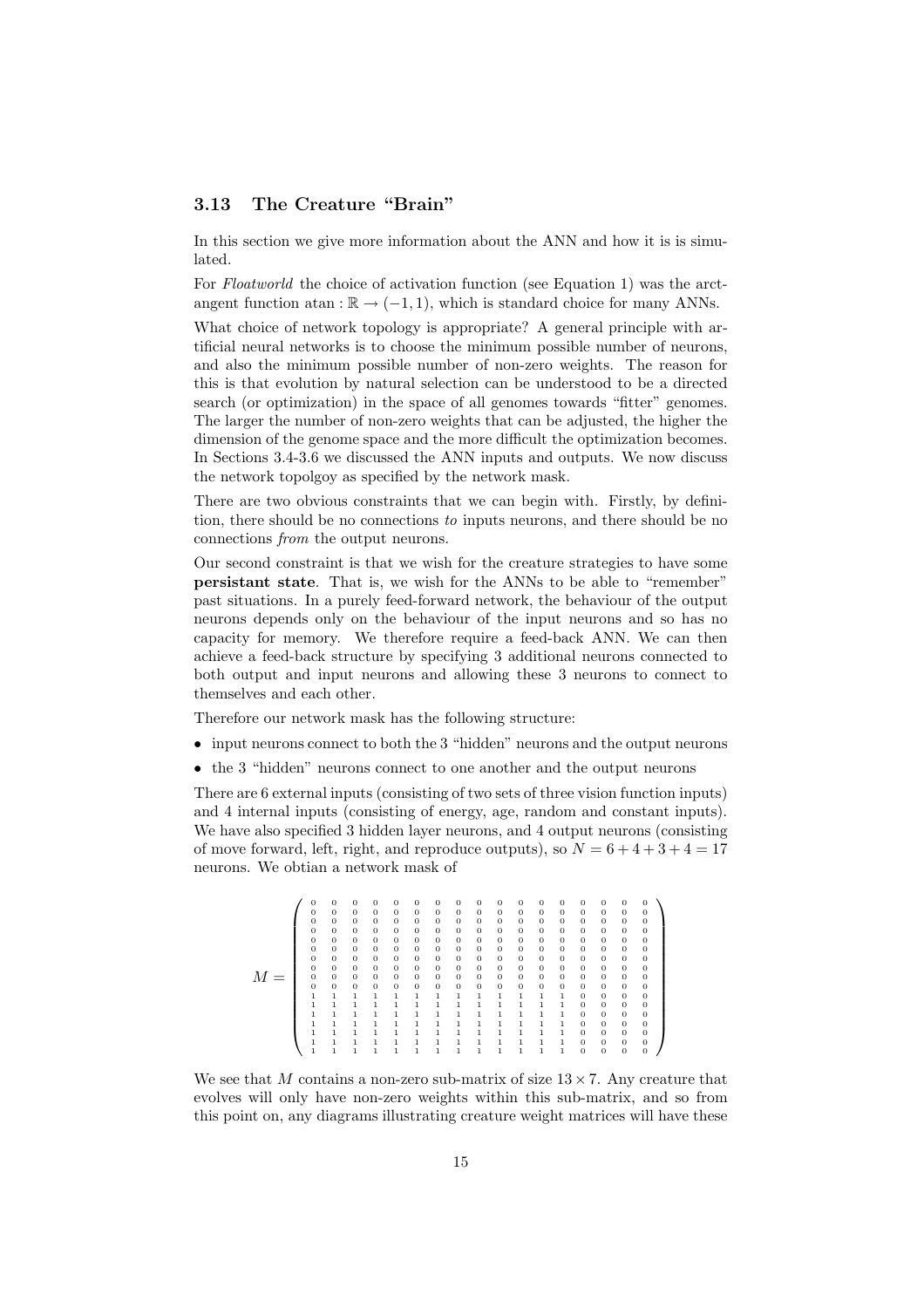reduced dimensions. Moreover, matrices will be depicted such that positive weights are coloured red, negative weights blue, and zero weights are left blank. Less intense colours will represent smaller weight magnitudes.

We will often refer to the a creature's weight matrix and its genome interchangeably (they mean the same thing: the matrix  $W$  that is inherited by child creatures from parent creaturs). We will also refer interchangeably to the creature's genome and the strategy the creature persues, the terminology being that the genome implements a given strategy and that a strategy is embodied by a given genome.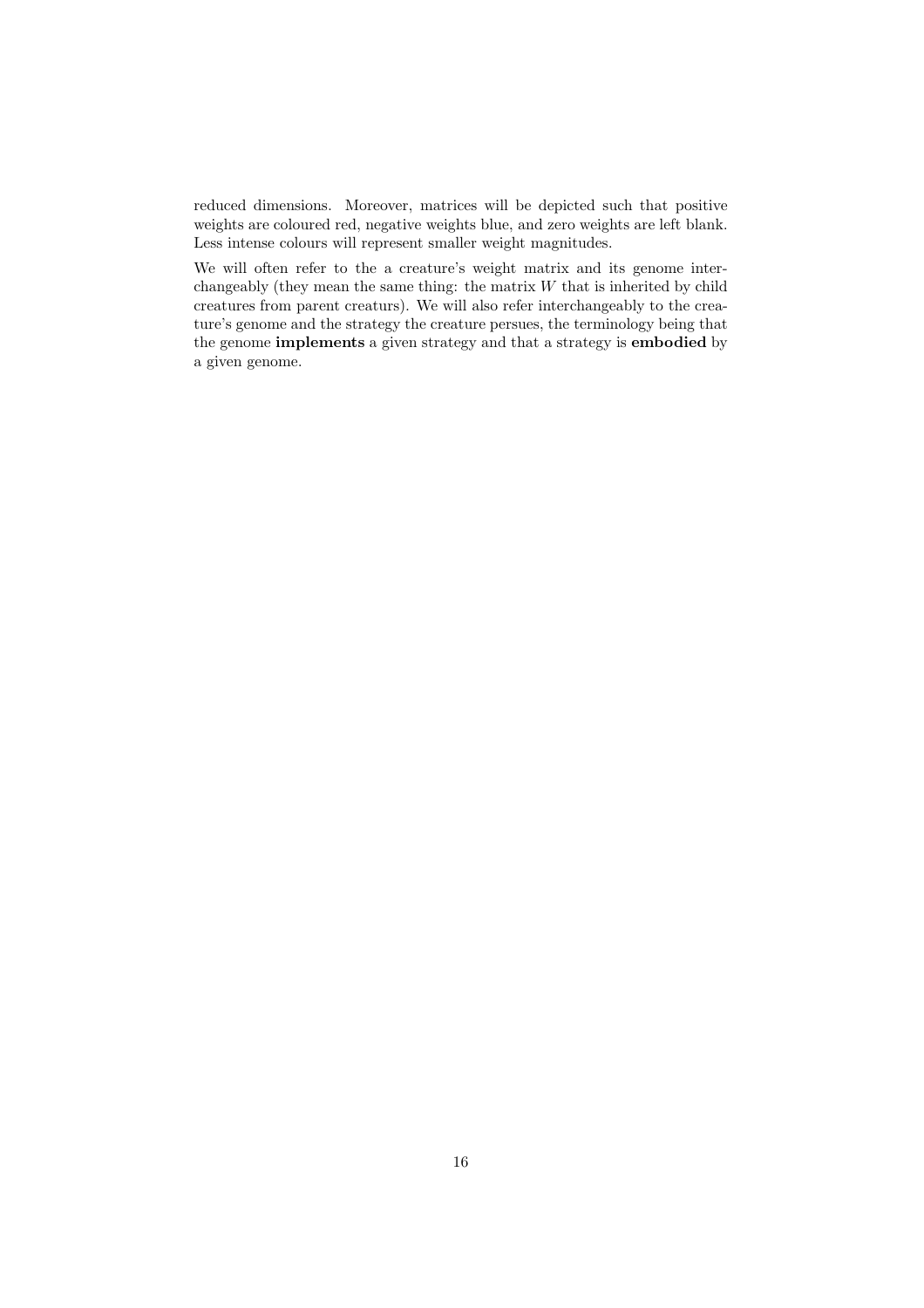### 3.14 The Initial Genome

For natural selection to apply in a simulation, an initial population of creatures is needed that has the capacity to survive and reproduce, even if does so using an inefficient strategy. In all the experiments conducted in this project, one extremely simple initial genome was used to seed this initial population.

The strategy that was used is summarised by the following simple algorithm:

- if  $\epsilon > 120$ , reproduce
- otherwise, move forward

To implement this strategy via an ANN, we use only three non-zero weights. Let us denote th constant input neuron and energy input neuron by cons and energy respectively. Also denote the output neurons corresponding to the move forward and reproduce actions as move and rep.

Then the only non-zero ANN weights are:

 $w_{\text{move}.\text{cons}} = 1$  $w_{\text{rep,cons}} = -159$  $w_{\text{rep,energy}} = 1$ 

A creature with the above ANN will have a default action of move forward, because the  $\alpha_{\text{move}} \geq 1$ . However, if  $\epsilon > 120$  then  $\alpha_{\text{rep}} = 1.0 \times w_{\text{cons,rep}} + \epsilon \times$  $w_{\text{energy,rep}} = -159 + e > 1$ , and so the *reproduce* action will override the *move* forward action and the creature will reproduce.

This strategy results in a population of creatures that move in straight lines and reproduce when they have acquired enough energy from the grid. Figure 5 illustrates an example of several creatures implementing this strategy.



Figure 5: Example simulation illustrating the simple strategy implemented by the ANN described above. Previous creature positions are shown by simple trails. Three recently born creatures can be seen emerging from the trails of their parents.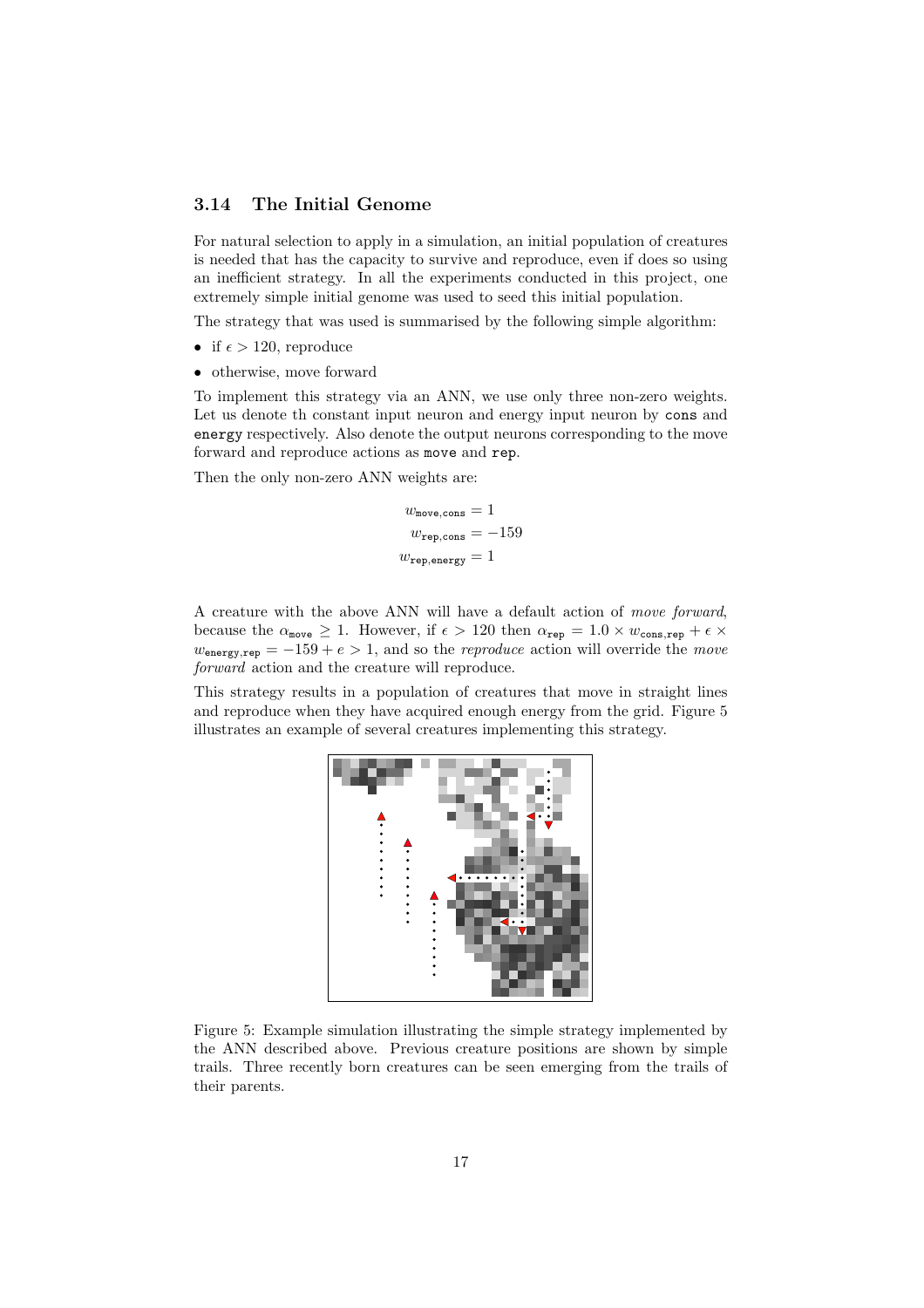# 4 Creature Behaviour

In this section we examine the strategies that result when natural selection acts on the initial genome. In Section 3.14 we saw how the initial genome produces a creature that moves in straight lines and reproduces when its energy exceeds a threshold. We now constrast this behaviour with that of an evolved creature. A single simulation was performed using 200,000 timesteps, and the resulting genome and its behaviour are discussed below.

A panel displaying a sequence of creatures from the evolutionary timeline leading up to the final creature is display in Figure 6. For more information about how this sequence was generated, see Section 6.1.

| ⊞<br>m<br>IШ<br>ILIT<br>╓┯<br>FН<br>FŦ<br>IП<br>╓┯ | н<br>mm | man a | Ħ<br>ш<br>ℸℸ | an ka |  |  |  |
|----------------------------------------------------|---------|-------|--------------|-------|--|--|--|
|----------------------------------------------------|---------|-------|--------------|-------|--|--|--|

Figure 6: Panel displaying the progression of genomes over 200,000 timesteps of evolution. Positive weights are coloured red, negative weights blue, and zero weights are left blank. Less intense colours represent smaller weight magnitudes.

# 4.1 Colonisation

The speed at which a single creature can colonise a new feeding spot is an important factor in its fitness. The following diagram illustrates the ability of the evolved creature to rapidly colonise a feeding spot. Individual frames are taken at intervals of 20 timesteps.



Figure 7: Illustration of colonisation of a new feeding spot. Each frame represents 20 timesteps of the simulation. Creatures in the process of reproduction are coloured red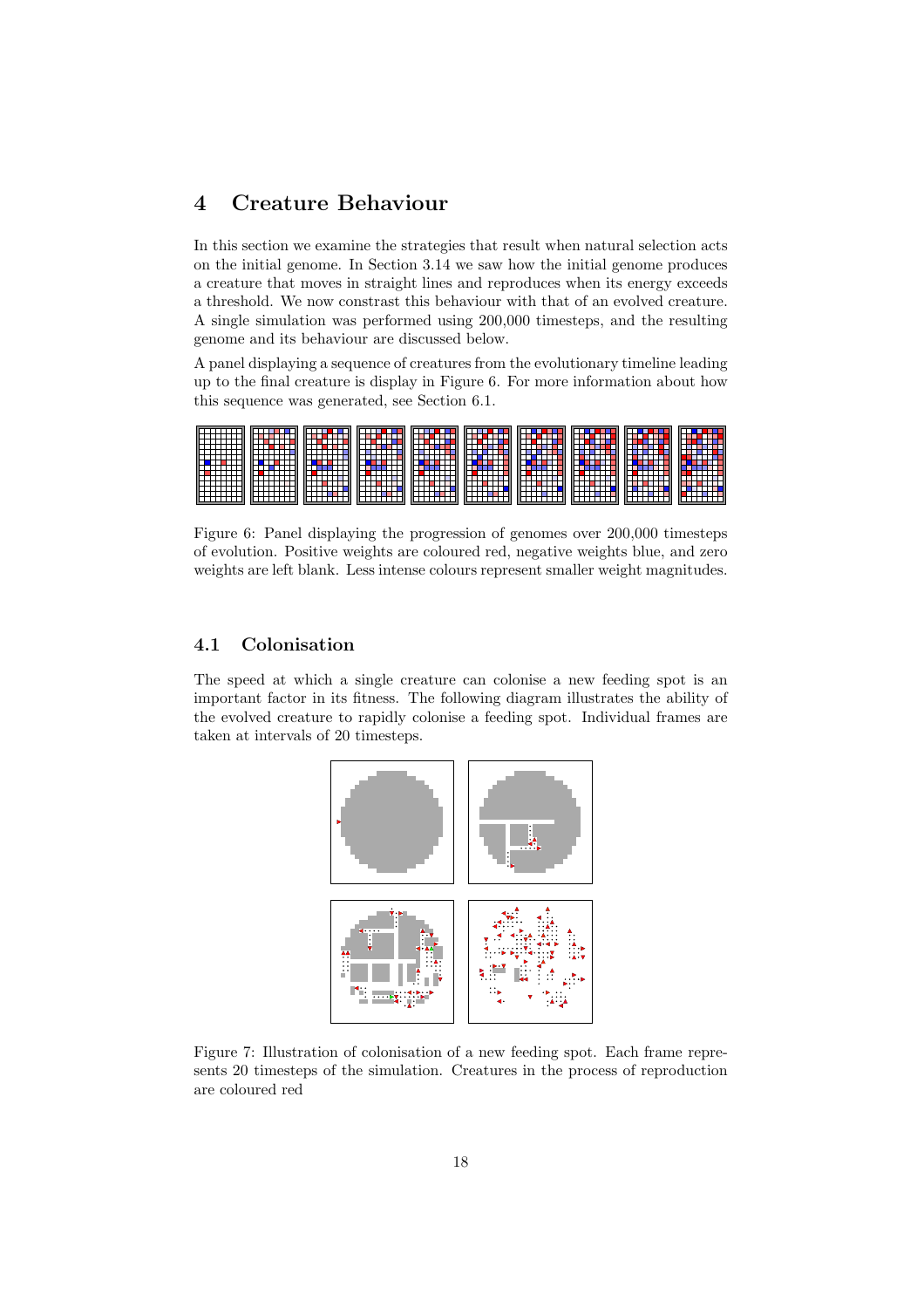# 4.2 Scavenging

Figure 8 illustrates the evolution of the ability to detect which direction a creature should turn to acquire the most energy. A creature is presented with two trials of "breadcrumbs" of energy which it follows accurately in both cases.

Figure 8: Illustration of scavenging behaviour of an evolved creature. Both initial energy distributions result in the same path-following behaviour.

# 4.3 Migration

Once the evolved creature has colonised a feeding spot it usually does not leave it. Occasionally a feeding spot will form at a location on the grid and subsequently jump, leaving a deposit of energy that is no longer renewed. One of these deposits can remain undiscovered for many hundreds of timesteps.

A curious behaviour occurs when it is finally discovered, however: after the deposit is consumed, the resulting creatures rapidly disperse away from the deposit. A timeline of this behaviour is displayed in Figure 9. It is possible that creatures have evolved to recognise such deposits as distinct from normal feeding spots and use them to "finance" rapid reproduction to aid expeditions to new territory.



Figure 9: Rapid consumption followed by migration.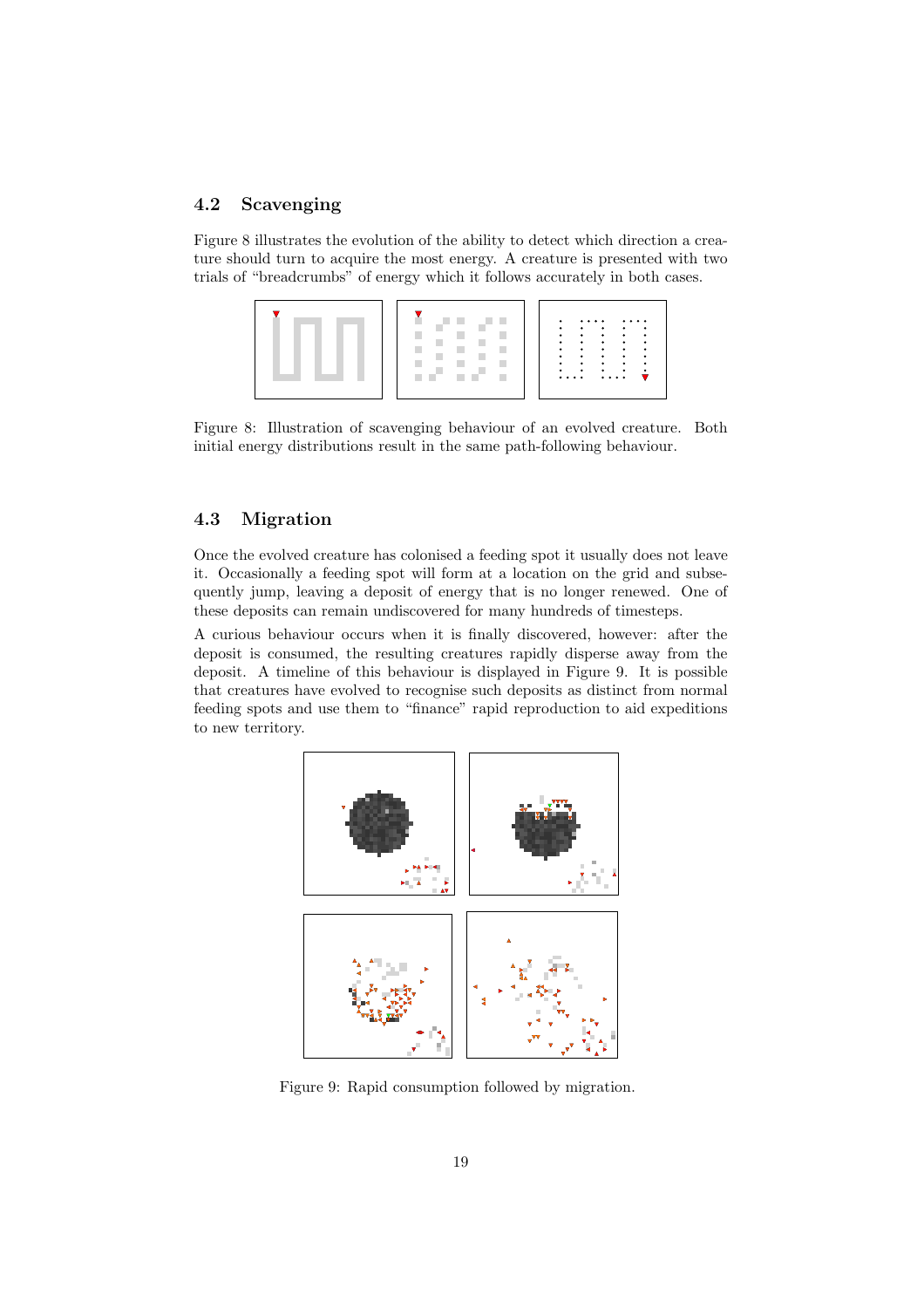# 5 Species Coloring

# 5.1 Introduction

At any time t the population  $K(t)$  is not homogenous: there is a variety of different strategies being employed by members of the population. How are we to analyze this variety?

For visual purposes it would be ideal to have a simple visual quality of each creature, such as colour, give an indication of the underlying weight matrix. To quantify this idea, we now define similarity of matrices and colours:

Let  $d(W, W')$  denote the distance between the two matrices  $W, W'$  as given by the  $l_2$  norm:  $d(W, W') = ||W - W'||_2$ . We define a colour (more precisely, a hue) as a real number c in the range  $[0, 1]$ . The range of colours in  $[0, 1]$  is shown below in Diagram 10. Colour is represented cyclically in the usual fashion, so the colour  $c \equiv 1+c$ . Therefore the **colour space** is mathematically represented as  $\mathbb{R}/\mathbb{Z}$ . Then distance between two colours is simply the normal metric in  $\mathbb{R}/\mathbb{Z}$ .

Figure 10: Color spectrum [0, 1], the left end corresponding to 0 and the right end to 1.

Let  $T = \{W_1, \dots, W_n\}$  be a set of matrices of the same size. What we desire is a map  $\varphi: T \to \mathbb{R}/\mathbb{Z}$  such that distances are preserved, i.e. such that  $\varphi$  is an isometry. Of course this is not in general possible, but we would like  $\varphi$  to be as "close" to an isometry as possible. How is this to be achieved? An important point is that the maximum distance between two points in  $\mathbb{R}/\mathbb{Z}$  is  $\frac{1}{2}$ , and so we take care to normalize the metric on T so that  $d(W_i, W_j) \leq \frac{1}{2}$ .

# 5.2 Approximate Isometries

From an algorithmic perspective, we desire a process that, given a vector  $x =$  $(x_1, \dots, x_n)$  which has defined on it a metric  $d(x_i, x_j)$ , produces output  $y =$  $(y_1, \dots, y_n)$  with the distances  $d(y_i, y_j) \approx d(x_i, x_j)$ . To quantify the sense of this approximation, we introduce an energy function as follows:

$$
E(y) = \sum_{i} \sum_{j} \frac{[d(y_i, y_j) - d(x_i, x_j)]^2}{2}
$$

If we have a solution y that preserves distance, i.e. for which  $d(x_i, x_j) = d(y_i, y_j)$ , then it is obvious that  $E(y) = 0$ . Conversely, poor solutions will have large differences  $d(x_i, x_j) - d(y_i, y_j)$  and so will have large energy  $E(y)$ . Imagining a solution as being the state vector of a classical system, we can use the Lagrangian  $E$  to obtain a force on each component of the vector  $x$ :

$$
f_i = \partial_{y_i} E = \sum_{j \neq i} \left( d(y_i, y_j) - d(x_i, x_j) \right) d'(y_i, y_j)
$$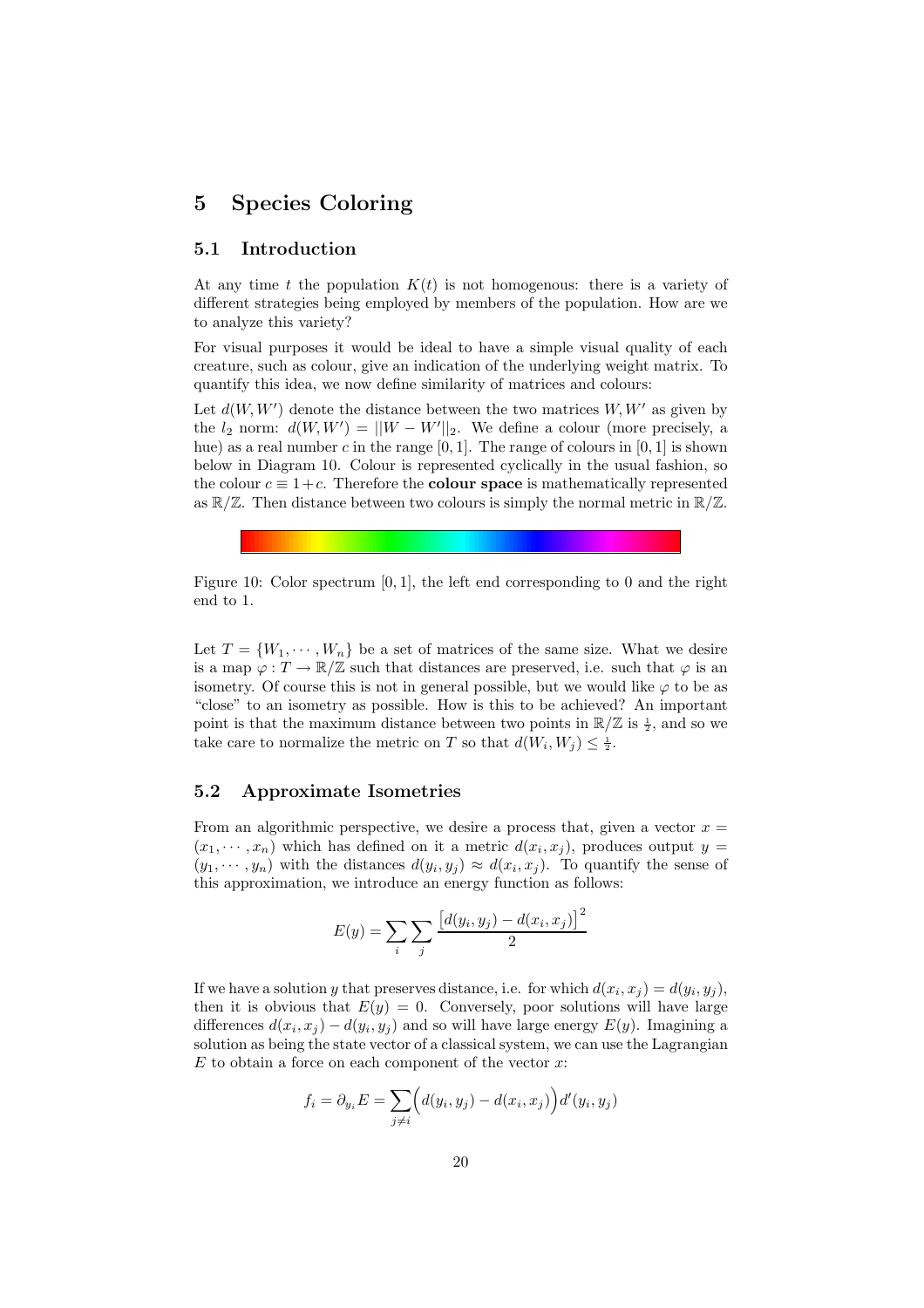In  $\mathbb{R}/\mathbb{Z}$ , the derivative of the metric with respect to the first argument is given by

$$
d'(a,b) = \begin{cases} 0 & a \equiv b \\ 0 & a \equiv 1-b \\ -1 & 0 \in (a,b) \\ 1 & \text{otherwise} \end{cases}
$$

The approach is then clear: a solution y which minimises  $E(y)$  will represent a map that is locally as close to preserving distance as possible. To find such a local minima, we choose a random initial solution vector  $y$  and solve the equations of motion numerically. It is important that a friction term is included to ensure the  $E(y(t)) \to E_{min}$  as  $t \to \infty$ . Essentially we are solving an energy minimisation problem using the method of gradient descent.

A code implementing this algorithm was tested on the following data set: the points of a regular polygon in  $\mathbb{R}^2$  were calculated along with the corresponding metric  $M_{ij} = d(x_i, x_j)$ . A solution y was deemed to be correct if it approximated the angles of the corresponding points relative to the origin (up to shifting and reversal). Tests showed that for for all  $n \leq 20$ , 200 timesteps were suffient to find the correct solution. In other words, the algorithm is both reliable and computationally fast.

# 5.3  $k$ -Means

Having solved the problem of representing genome difference via colours, we must now tackle a technical detail: the size of the population is often  $|K| > 100$ . The above algorithm works well on small sets of 5 or 10 elements, but for larger numbers it becomes impractical. A key fact is that the population  $K$  actually only contains some number  $n \ll |K|$  of "essentially different" genomes. How is one to recognise when two genomes are essentially different? Without any context, this is an arbitrary question. The context is provided by the other members of the population. We wish to regard two creatures as belonging to the same species if their weight matrixes are similar relative to the variation in weight matrices throughout the whole population.

If we know how many species we want to identify in advance to be  $k$ , there is an algorithm known as  $k$ -means for partitioning a dataset into  $k$  clusters. It is an iterative procedure to identify the centres of any clustering that might be present in a high-dimensional data set. Assume our data set  $\{x_1, \dots, x_n\}$  is drawn from a vector space V. From V we choose k initial "centroids" —how they are chosen is unspecified and will be described later —which we denote  $\{y_1, \cdots, y_k\}.$ 

We then assign to each  $x_i$  the  $y_j$  to which it is closest, which express as a map  $f: \{1, \dots, n\} \to \{1, \dots, k\}$  with the property that

$$
(\forall j \in 1, \ldots, k) d(x_i, y_{f(i)}) \leq d(x_i, y_j)
$$

For each  $y_i$  we now calculate a new value by taking the centroid of all the  $x_j$ assigned to  $y_i$ :

$$
y_i' = \frac{1}{|f^{-1}(i)|} \sum_{f(j)=i} x_j
$$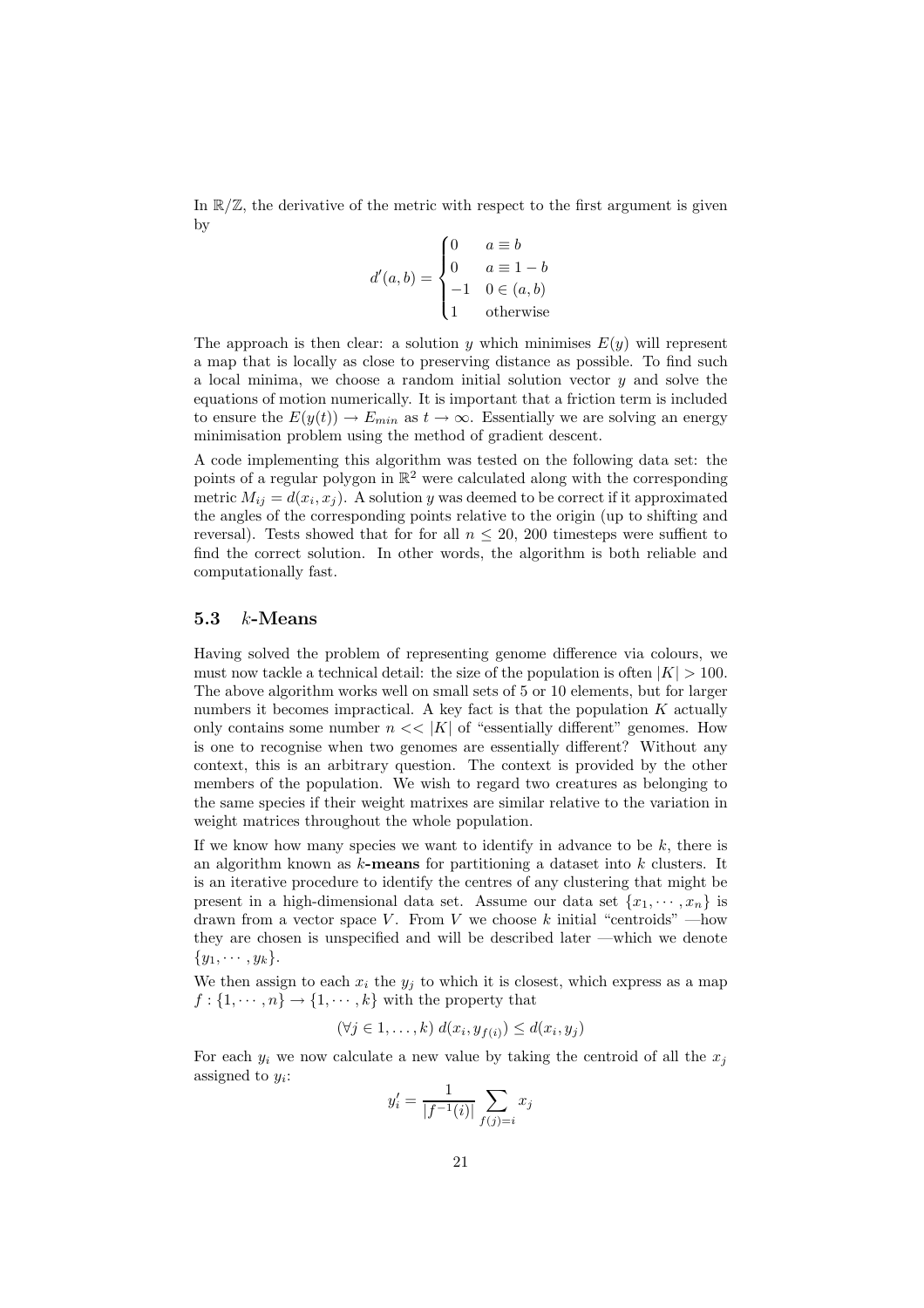Given suitable initial values and iterating the previous step multiple times, the values  $y_i$  converge quite quickly to the centroids of any clusters present in the set  $\{x_1, \cdots, x_n\}.$ 

# 5.4 Initial Centroids

How do we choose initial values for  $y_1, \dots, y_k$ ? To evaluate different approaches, an artificial data set  $\{x_1, \dots, x_{100}\}$  was produced:

 $x_i = 10 \times (i \mod 5) + \text{RandomReal}(-1, 1)$ 

By definition this data set is clustered into 5 small regions at values around  $0, 10, 20, 30, 40$ . The k-Means algorithm was applied to this data set, and the output after a small number of iterations was compared with the true cluster values. It was quickly discovered that random initial values were not suitable: often, two centroids would converge to the same cluster, and another cluster would be excluded. The following approach overcame this problem:

The first centroid  $y_0$  is randomly selected from the data set. We then choose successive  $y_i$ 's such that  $\min \{d(y_i, y_j) | j < i\}$  is maximized. In several thousand trial runs, this algorithm for choosing initial centroids always resulted in the correct partitioning of the data set into clusters.

# 5.5 Summary and Results

We summarise the  $k$ -species colouring problem: we wish to partition a population K of creatures into k species, and we wish to colour those species so that the subjective difference between colours reflects the objective difference between the underlying weight matrices. This is accomplished by performing the  $k$ -Means algorithm to partition the population into  $k$  species, and then solving an energy minimisation problem using gradient descent to find a good approximation to an isometry between the genome space and colour space.

Figures 11 and 12 show the results of applying the species colouring algorithm to a population after 12,000 timesteps. Figure 11 shows the spatial distribution of the different species on the grid, and Figure 12 shows the underlying weight matrices associated with each colour. Notice that similar colours have largely similar weight matrices. Also notice that in the first figure there is a correlation between spacial proximity and genetic proximity.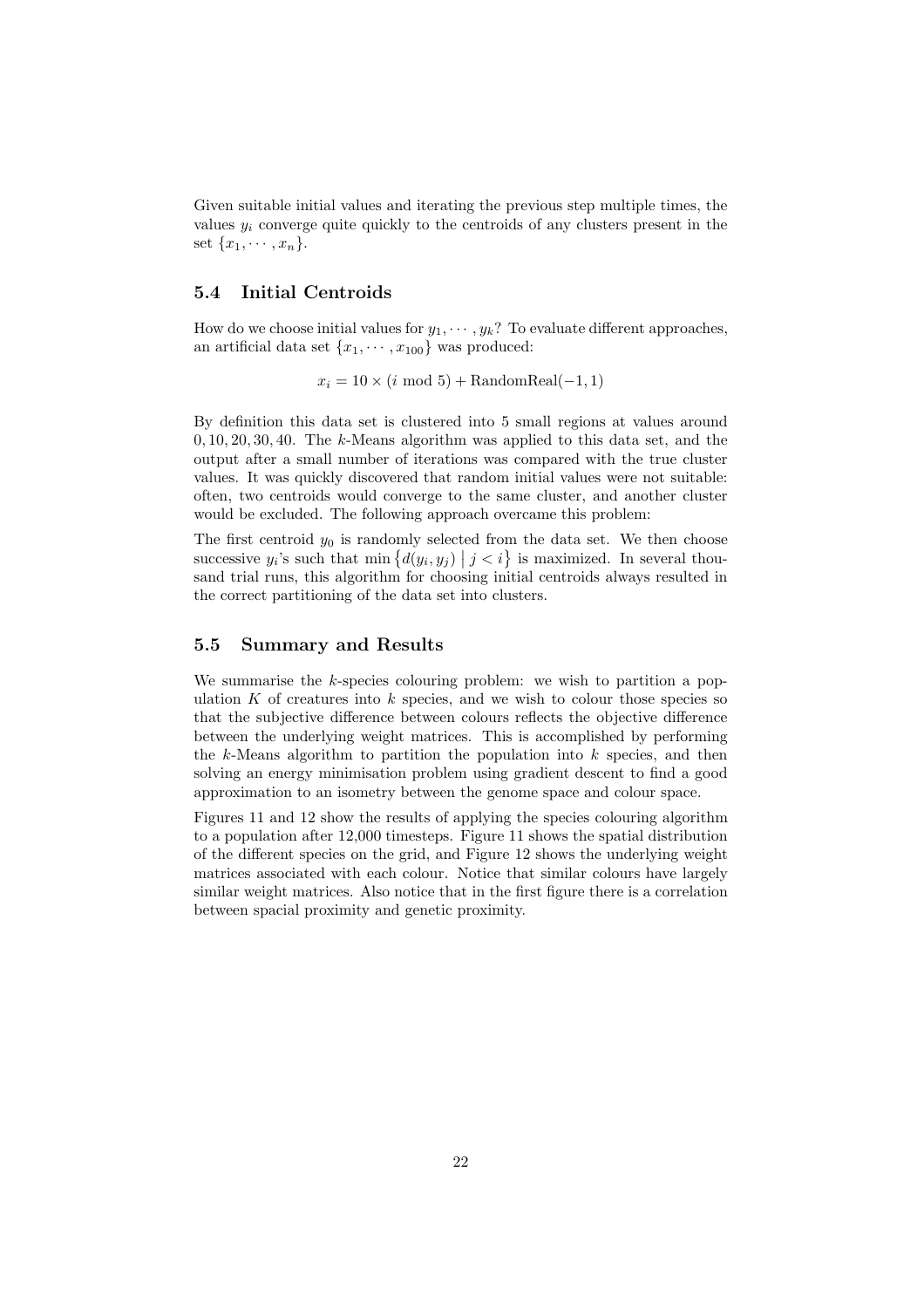

Figure 11: Grid of size  $100 \times 100$  where creatures have been coloured with the species colouring algorithm  $(k = 10)$ . Similar species tend to cluster in the same locations.



Figure 12: Panel presenting weight matrices representative of each species/colour. Notice that for similar colours, there are similar structures for the corresponding weight matrices.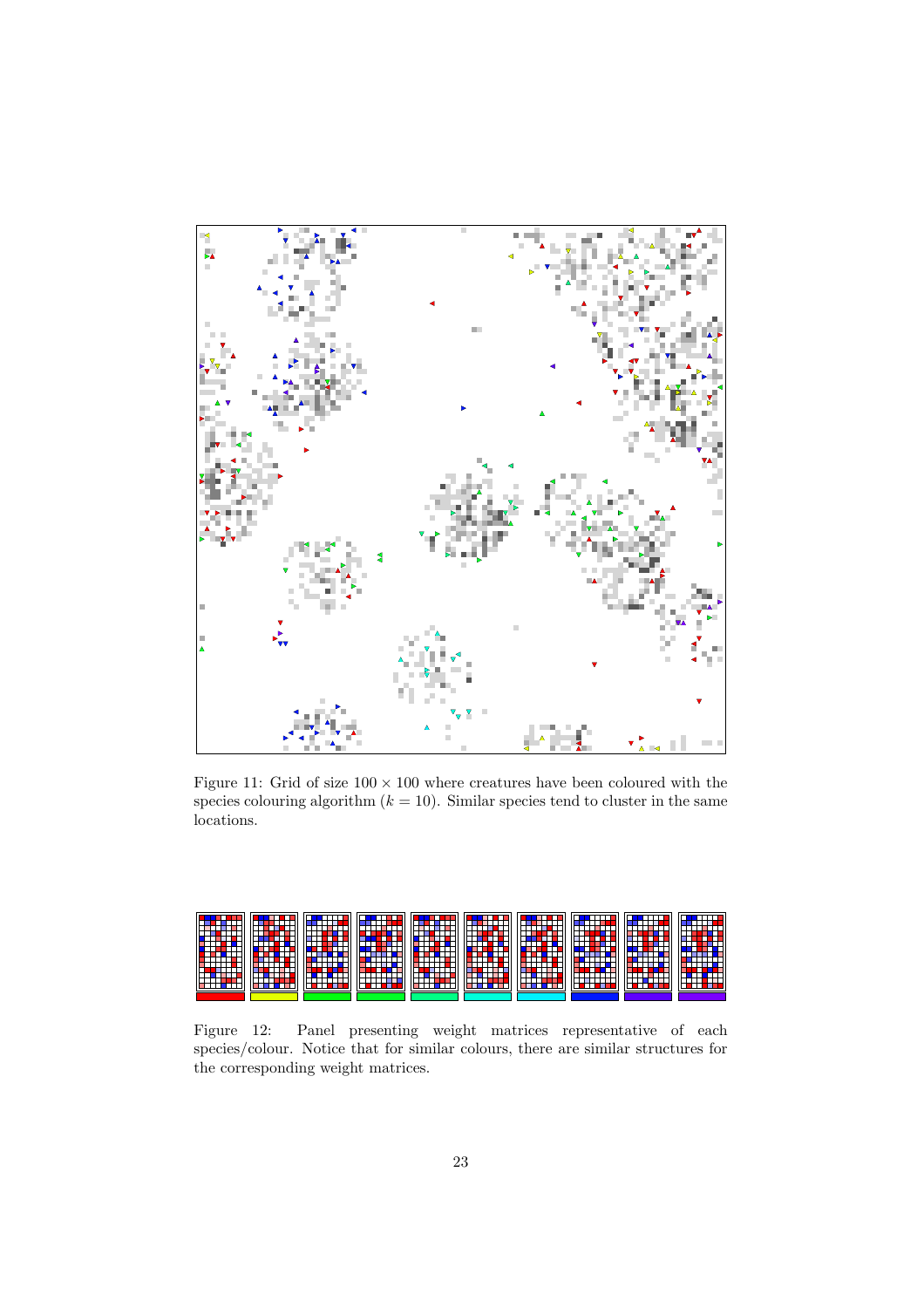# 6 Evaluating Fitness

How does one evaluate the extent to which natural selection results in the adaption of creatures to their environment? How does one even know that adaption has occured, rather than simple "genetic drift", that is, random variation in the genome —the neural network weights —with no consequence in behaviour? In this section we examine various techniques for quantifing adaption, or fitness.

Let us limit ourselves to comparing two seperate creatures, whose relative fitness is compared in a reproducible way. To do this, we evaluate the performance of an ensemble of different simulations in which the same two genomes are present. This approach leverages a key advantage that simulated systems such as Floatworld have over real biological systems: controlled, repeatable experiments can be performed using hundreds or even thousands of individual simulations under identical conditions. This is often impossible or impractical to achieve in the biological sciences.

By a trial we refer to the simulation of a fixed size grid for a fixed number of timesteps  $T$ , using for the initial population the genome described in Section 3.14. In this section it will be assumed that the population never goes extinct, i.e. that  $K(t) \neq \{\}\$ for all  $t \leq T$ . For a single trial we denote by W the set of all arising genomes:

$$
\mathbb{W}=\left\{W_k \ \middle|\ k\in K(t), 1\leq t\leq T\right\}
$$

For all of the following examples we will compare creatures that have been evolving within a single simulation run. We will consider a sequence of genomes  $(W_i)_{i \in \{1,\dots,n\}}$ , where  $k_i \in K(t_i)$ . We wish to evaluate the performance of this single representative sequence, which we hope will give us a representation of the evolution of the population as a whole.

The initial and naive approach is to let  $t_i = T \cdot (i/n)$  and randomly select a creature  $k_i \in K(t_i)$  to obtain each genome  $W_{k_i}$ . In other words, a creature is randomly selected from the population at  $n$  successive timesteps. This approach is flawed for two reasons: the random selection might choose a genetically unfit creature that is not representative of the population, and it might select creatures from a subset of the population that later becomes an evolutionary dead end —in familiar terms, we might select a representative of a species that later goes extinct. The representative sequence will therefore not be representative in the normal sense of the word.

How do we select a better sequence?

# 6.1 Creature Lineages

We first introduce some terminology. Let  $k, k'$  be a creature and one of its offspring. We write  $W_{k'} > W_k$  if and only if a mutation has been introduced into  $k'$ . This partial order induces a tree structure on W called the **phylogenetic** tree, in which the root of the tree is the initial genome  $W_0$ , and the children of a node  $W_i$  represent all genomes derived from  $W_i$  via mutation. By a lineage of length  $k$  we simply mean a sequence of genomes that is an strictly ordered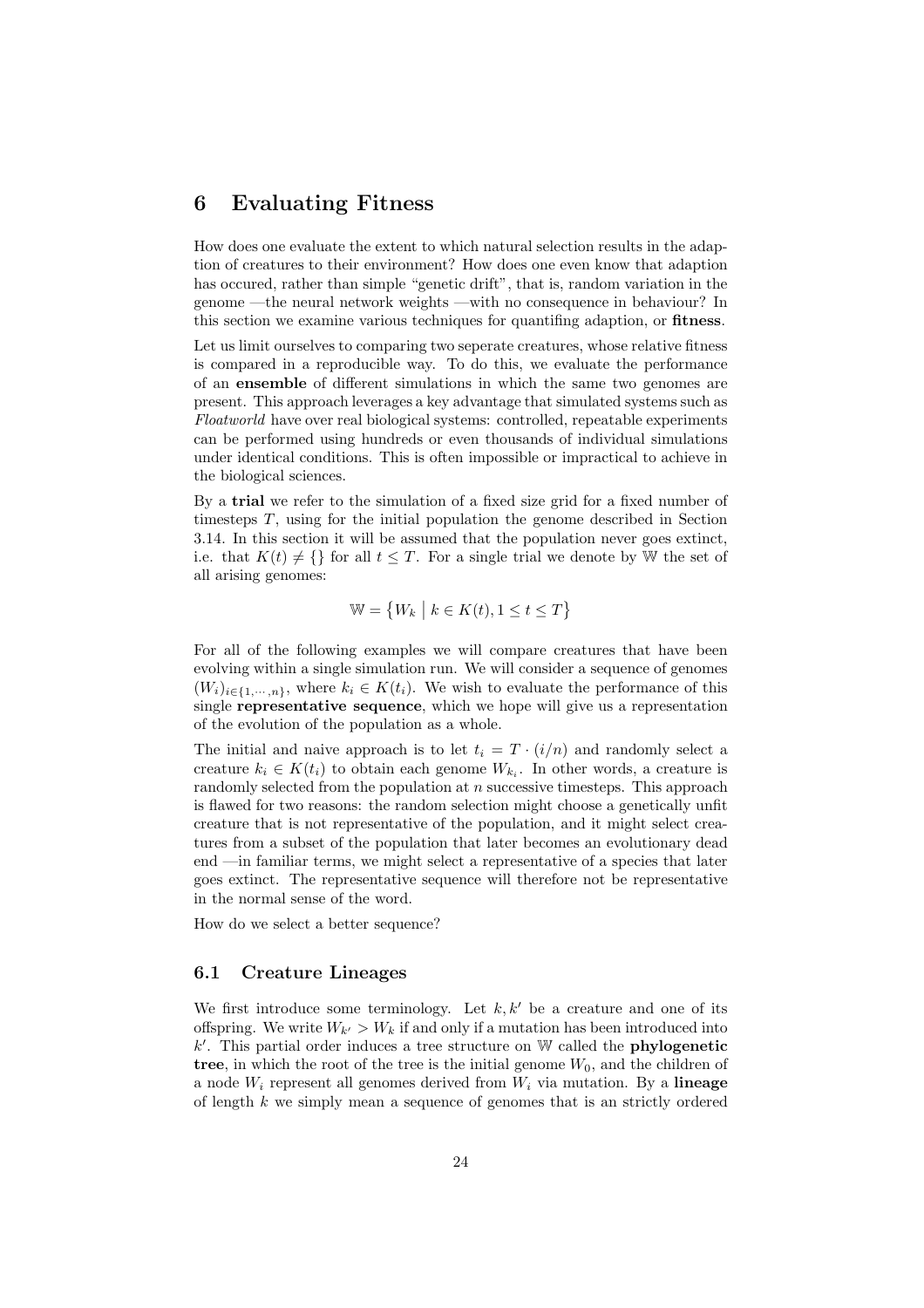chain  $W_0 < W_1 < \cdots < W_k$ . In other words a lineage is the analogous structure to a "family tree" of ordinary sexually-reproducing creatures.

A creature lineage provides a much better way of selecting a representative sequence, for the reason that a lineage, by definition, represents successive stages of the evolution of a single species. The Floatworld code can easily be modified to keep track of such lineages. By choosing an arbitrary creature at the end of a trial and recalling its lineage, we can obtain a "good" representative sequence.

Often, however, the length  $k$  of the lineage is too long. If we wish to obtain a sub-sequence of length  $n < k$ , there are at least two potential methods. The first, called **equal time spacing**, is to let  $t_i = T \cdot (i/(n-1))$  for  $i = 0, \dots, n-1$ and select each genome  $W_i$  to be the genome in the lineage that was current at timestep  $t_i$ . The second, called **equal mutation spacing**, simply selects  $W'_i = W_{\lceil k \times i/(n-1) \rceil}$  for  $i = 0, \dots, n-1$ , so that it takes genomes at equal intervals from the original lineage.

We will use equal mutation spacing because, unlike equal time spacing, it prevents periods of rapid evolution from being "lost" within a single time-interval.

# 6.2 2-way Competition

If we have two seperate genomes, how are we to evaluate their fitness in a comparative fashion? A simple method is to involve them in direct competition. To do this, we 'seed' a grid with 50 copies of each genome. We then evaluate the number of each type of creatures after 200 timesteps, during which mutation is disabled. A genome representing a superior strategy will reproduce itself at the expense of the other genome, resulting in a larger number  $N_a$  of the former than  $N_b$  of the latter, after 200 timesteps.

However, we would prefer a single real number in range  $[-1, 1]$  to summarise the results, with  $-1$  indicating the first genome is highly inferior (when  $N_a \approx 0$ ) and 1 that the first genome is highly superior  $(N_b \approx 0)$ . Intermediate values represent less significant results, with 0 indicating no discernable difference, i.e. when  $N_a \approx N_b$ . Firstly, this real number should be anti-symmetric, because exchanging  $N_a$  with  $N_b$  should give the opposite conclusion. Also, absolute numbers of creatures depend on energy density and other arbitrary factors, so it makes sense to consider the ratio  $N_a/N_b$ .

We now try to identify a function f such that  $f(N_a/N_b)$  has the desired properties. It is clear that f should be symmetric under inversion, because if we exchange a and b we want  $f(N_b/N_a) = -f(N_a/N_b)$ . One simple continuous function with this property is  $f = \ln$ . However we still obtain  $\ln(N_a/N_b) = -\infty$ when  $N_a = 0$  and  $\ln(N_a/N_b) = +\infty$  when  $N_b = 0$ . To map the range  $[-\infty, \infty]$ to [1, −1] we use arctan. Then all the desired properties are satisfied by the following function:

$$
f = \frac{\arctan(\ln N_a/N_b)}{\pi}
$$

To get an accurate measure of the relative fitness of the two creatures we repeat the measurement of  $f$  on an ensemble of 100 simulations, and take the average result. This we call the **pair-wise finess** of two genomes  $W_a, W_b$ , written  $f_{\text{pair}}(W_a, W_b).$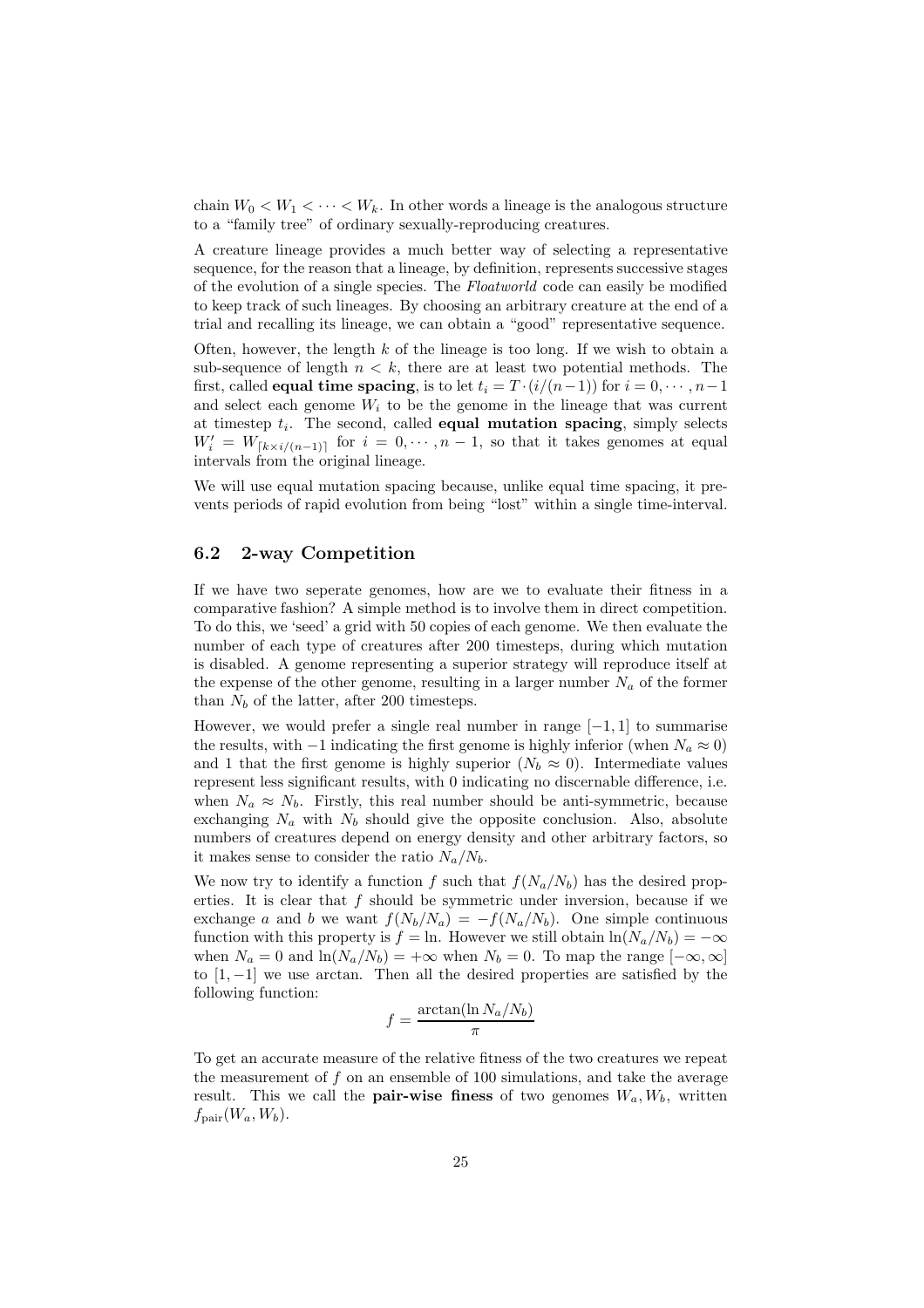# $6.3$ 6.3 Competition Matrix Competition Matrix

representative sequence with every other strategy. representative sequence with every other strategy. a convenient summary of the results of competing every single strategy in a matrix We can summarise their pairwise fitness of We can summarise their pairwise fitness of  $n$  genomes using a competition M, whose elements are  $M_{ij}$  $\parallel$  $f_{\rm pair}$ (Wigenomes using a , Wj ). This matrix gives us competition

genomes contained in the lineage for this trial. genomes contained in the lineage for this trial. ric nature of the measure 50, Figure 13 illustrates the competition matrix for a creature lineage obtained over Figure 13 illustrates the competition matrix for a creature 000 timesteps with  $\boldsymbol{z}$ = 20 using equal mutation spacing. The antisymmet $f_{\rm pair}$ is immediately clear. Figure 14 illustrates the lineage obtained over The antisymmet-



Figure 13: Example of a competition matrix when  $\overline{L}$ = 100, 000 and  $z$ = 20.



genome on the top left and last on the bottom right. genome on the top left and last on the bottom right. Figure 14: Individual genomes of lineage from trial of length 50k with the first Figure 14: Individual genomes of lineage from trial of length 50k with the first

inferior to later creatures inferior to later creatures. in which each creature is, roughly speaking, superior to earlier creatures and in which each creature is, roughly speaking, superior to earlier creatures and inferior to every succesive genome. inferior to every succesive genome. This pattern repeats itself with lower rows, every successive genome is close to -1. In other words, the first genome is highly every successive genome is close to -1. In other words, the first genome is highly is intense blue. This indicates that the pair-wise fitness of the first genome with is intense blue. This indicates that the pair-wise fitness of If we look at the first row of the matrix, we see that every non-diagonal element If we look at the first row of the matrix, we see that every non-diagonal element To give an example of how to interpret such a matrix, take the F To give an example of how to interpret such a matrix, take the Figure 13 above This pattern repeats itself with lower rows the first genome with igure 13 above.

11th and 12th genomes. Apart from this small counterexample, we do not see 11th and 12th genomes. Apart from this small counterexample, we do not see The pattern breaks down by the 9th genome. The pattern breaks down by the 9th genome. It is discernibly s It is discernibly superior to the uperior to the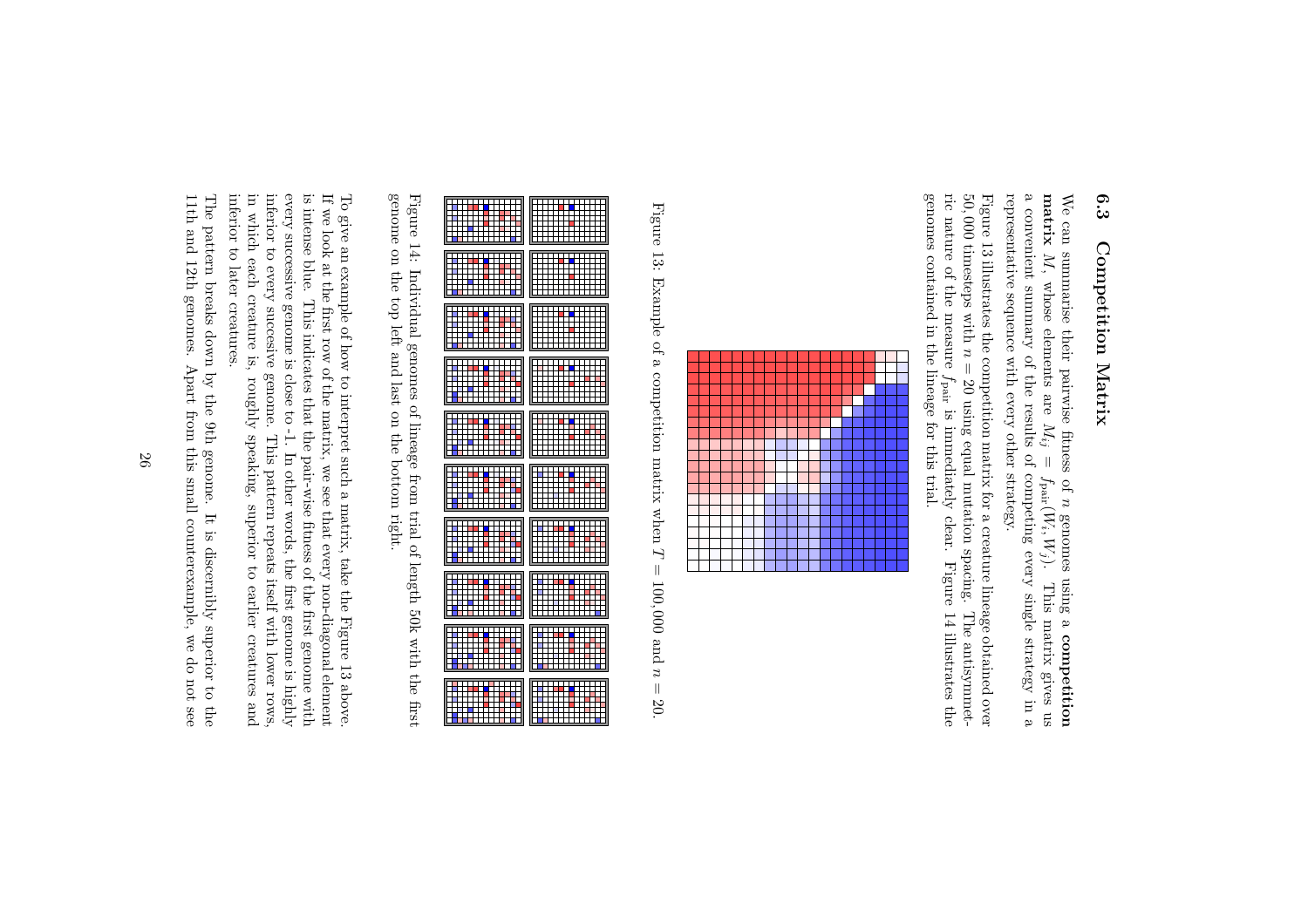always better adapted. Evolution almost never "runs backwards", so to speak. this population after 50,000 timesteps. this population after 50,000 timesteps. optimization theory, a local optimum in genome space has been approached by optimization theory, a local optimum in genome space has been approached by genome. genome. This limit in the increase in fitness suggests that, in the language of Another feature of this matrix is that improvement ceases by about the 16th Another feature of this matrix is that improvement ceases by always better adapted. Evolution almost never "runs backwards", so to speak. intuitive understanding of natural selection as resulting in creatures that are intuitive understanding of natural selection as resulting many early genomes that are superior to later genomes, which agrees with our many early genomes that are superior to later genomes, which This limit in the increase in fitness suggests that, in the language of in creatures that are agrees with our about the 16th

# $6.4$ 6.4 Single-Genome Measures Single-Genome Measures

both genomes. both genomes. by another genome, we must examine the details of the strategies embodied by by another genome, we must examine the details of the strategies embodied by strategy implemented by one genome is better than the strategy implemented strategy implemented by one genome is better than the strategy implemented tion of the strategies embodied by the ANNs. To understand how the particular tion of the strategies embodied by the ANNs. To understand The competition matrix, as described above, does not itself provide an explana-The competition matrix, as described above, does not itself provide an explanathe particular

that a particular stategy emerges. The next question to ask is what features of a strategy can be measured, as opposed to just subjectively described. a strategy can be measured, as opposed to just subjectively described. that a particular stategy emerges. The next question to ask is what features of embodies. It is only in the interaction between the genome and the environment embodies. It is only in the interaction between the genome and the environment stand simply from the ANN weights alone what strategy a particular genome stand simply from the ANN weights alone what strategy a particular genome Unlike algorithms explained in human terms, it is extremely difficult to under-Unlike algorithms explained in human terms, it is extremely difficult to under-

ensembles to produce a small set of numbers that summarise these results. ensembles to produce a small set of numbers that summarise these results. of a genome into various component parts, and evaluate these directly using of a genome into various component parts, and evaluate these tistical behaviour. One approach would be to break down the overall strategy tistical behaviour. One approach would be to break down the overall strategy given strategy, we must once again turn to creature ensembles and their stagiven strategy, we must once again turn to creature ensembles and their sta-If we desire to discover *objective* measurements of different components of a If we desire to discover measurements of different components of a directly using

situation in which the spot it is occupying "jumps" to a new position. situation in which the spot it is occupying "jumps" to a new position. ture makes use of the energy resources within one spot. The second is how well a creature discovers new spots, and also how well a creature deals with the well a creature discovers new spots, and also how well a creature deals with the ture makes use of the energy resources within one spot. The second is how are a few obvious patterns to creature behaviour. The first is how well a creaare a few obvious patterns to creature behaviour. The first is stochastic and ordinary feeding spot schemes detailed in Section 3.11, their stochastic and ordinary feeding spot schemes detailed in Section 3.11, their How this is to be done depends sensitively on the environment. How this is to be done depends sensitively on the environment. With the how well a crea-With the

genome obtained from 50,000 timesteps at 20 equally spaced mutations genome obtained from 50,000 timesteps at 20 equally spaced mutations. representative sequence for each trial was obtained by sampling the lineage of a representative sequence for each trial was obtained by sampling the lineage of a each graph in order to get a representative sample of possible results. each graph in order to get a representative sample of possible results. The genome. We will use 5 different trials (each depicted in a different colour) for genome. We will use 5 different trials (each depicted in a different colour) for In the following sections we explore these and other objective features of a single In the following sections we explore these and other objective features of a single  $\rm The$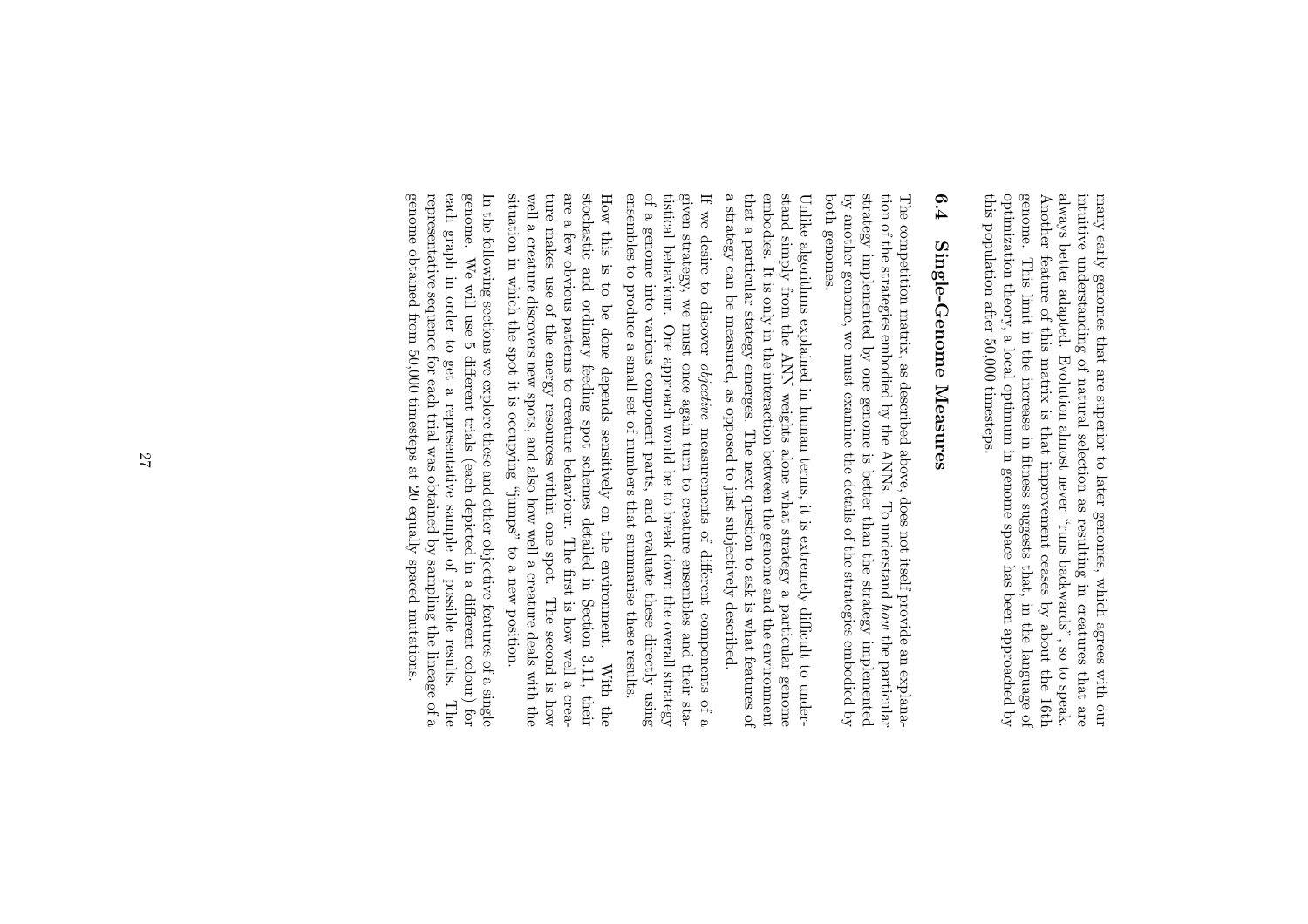### 6.4.1 Population Capacity

We can regard the **population capacity**, the long-term average population size, to be an indirect measurement of the efficiency at which individual creatures use energy to survive and reproduce. A more energy-efficient strategy will result in a larger average population, all other factors being constant, because more energy can be expended by members of the population in order to reproduce.

We can evaluate the average population size by seeding a simulation with a large number of creatures using the relevant genome. We disable mutation, and continue the simulation for 500 timesteps (=5 creature lifespans) in order for the population size to stabilize, and then record the average population size over the next 1000 timesteps. Repeating this process 100 times we obtain an measure of the population size with low standard deviation, measured on several genomes to be  $< 5\%$ .

Figure 15 shows a graph of average population size for all genomes in the 100k19 lineage, the leftmost being the first genome. It is easy to see a trend from the initial capacity of about 220 creatures to a final value in the range 350-400.



Figure 15: Average population size for the 100k19 lineage.

### 6.4.2 Birth Rate

Another measure of how competitive a strategy is the number of offspring a creature embodying the strategy will produce in its lifetime. To negate the competition created by the presence of other creatures, we seed a simulation with only one creature and prevent the creature from reproducing. We do however count the number of times the reproduce action occurs. The simulation continues for the entire lifespan of the creature.

Repeating this simulation 100 times and taking the average we obtain the an estimate of the birth rate —the average number of reproductions a creature will perform in its lifespan, competition being non-existant.

Figure 16 shows a graph of average birth rate size for 5 seperate trials of length 50k timesteps. The birth rate fluctuates strongly although there is a marked general trend towards high birth rates as evolution progresses.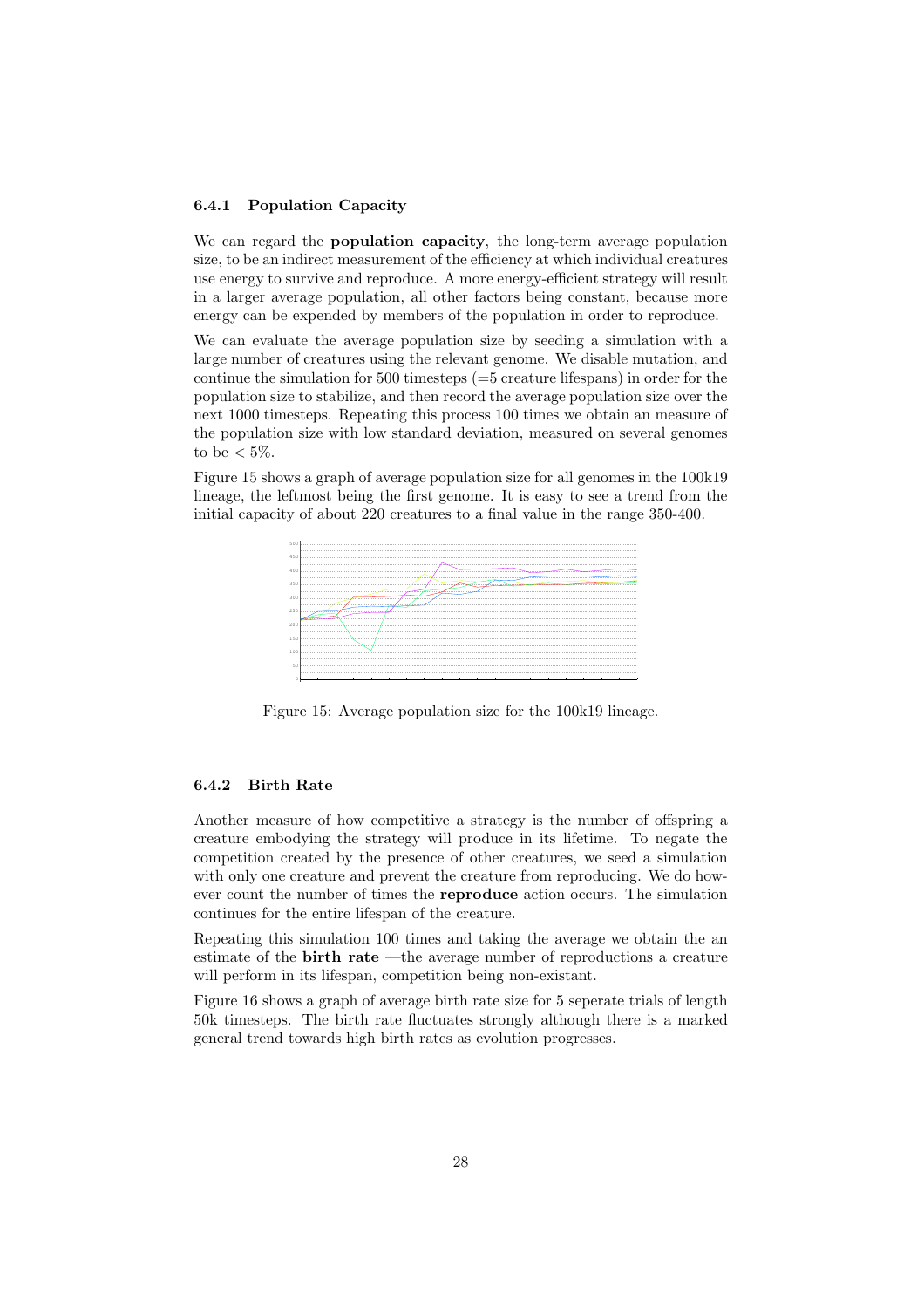

Figure 16: Ensemble birth rate for an individual creature with no competition for 5 seperate trials of 50k timesteps each.

# 6.4.3 Migration Rate

The final measure discussed here is that of migration. Migration is the tendency of creatures to leave the feeding spot they are currently occupying in search of a new, potentially unoccupied feeding spot. We define this to be the average rate at which creatures leave a feeding spot, measured in creatures per time step.

In all trials only a single feeding spot is used, with radius 12 and energy density 0.2. As with previous measures, mutation is disabled. Moreover we disable creature birth and death, opting instead to "respawn" a creature within the feeding spot when it dies. This prevents the possibility that the population will fluctuate excessively or go extinct.

The number of creatures that leave a disc of radius 12 is counted and averaged over 1000 timesteps. The entire process is repeated 20 times to derive an average migration rate. Figure 17 shows a graph of average migration rate for 5 seperate trials of length 50k timesteps. A small trend towards greater migration rates is evident.



Figure 17: Ensemble migration rate for a population within one feeding spot for 5 seperate trials of 50k timesteps each.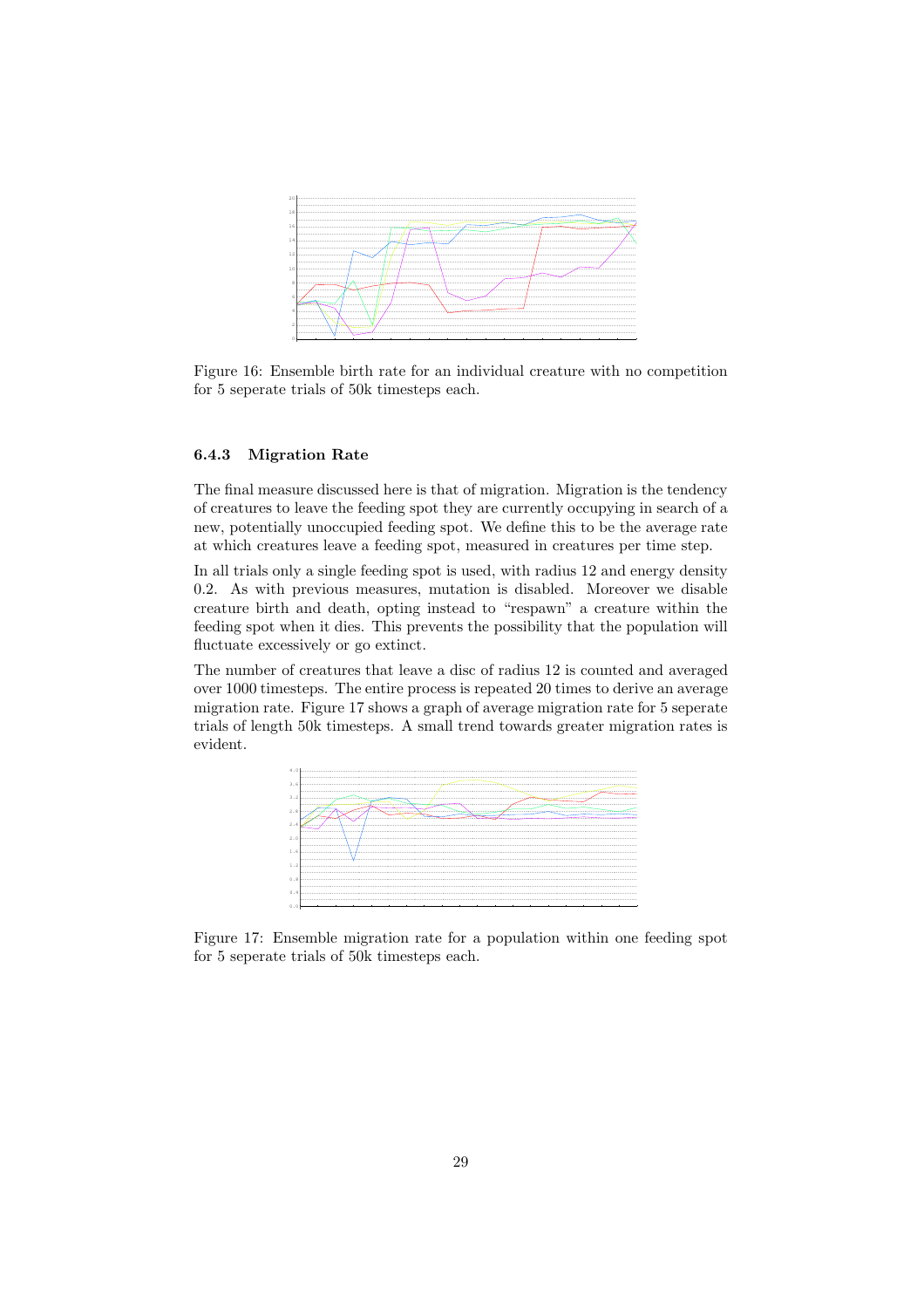# 6.5 Conclusion

A variety of methods for evaluating creature fitness have been presented, including two-way competititon, competition matrices, and ensemble measures such as population capacity, birth rate, and migration rate. All of these measures show a general increase in creature efficiency that goes some way to explaining the pair-wise fitness improvements that can be seen in the competition matrix in Figure 13. Potentially many more measures could be usefully defined, but these measures should depend on the details of the strategy one wants to understand.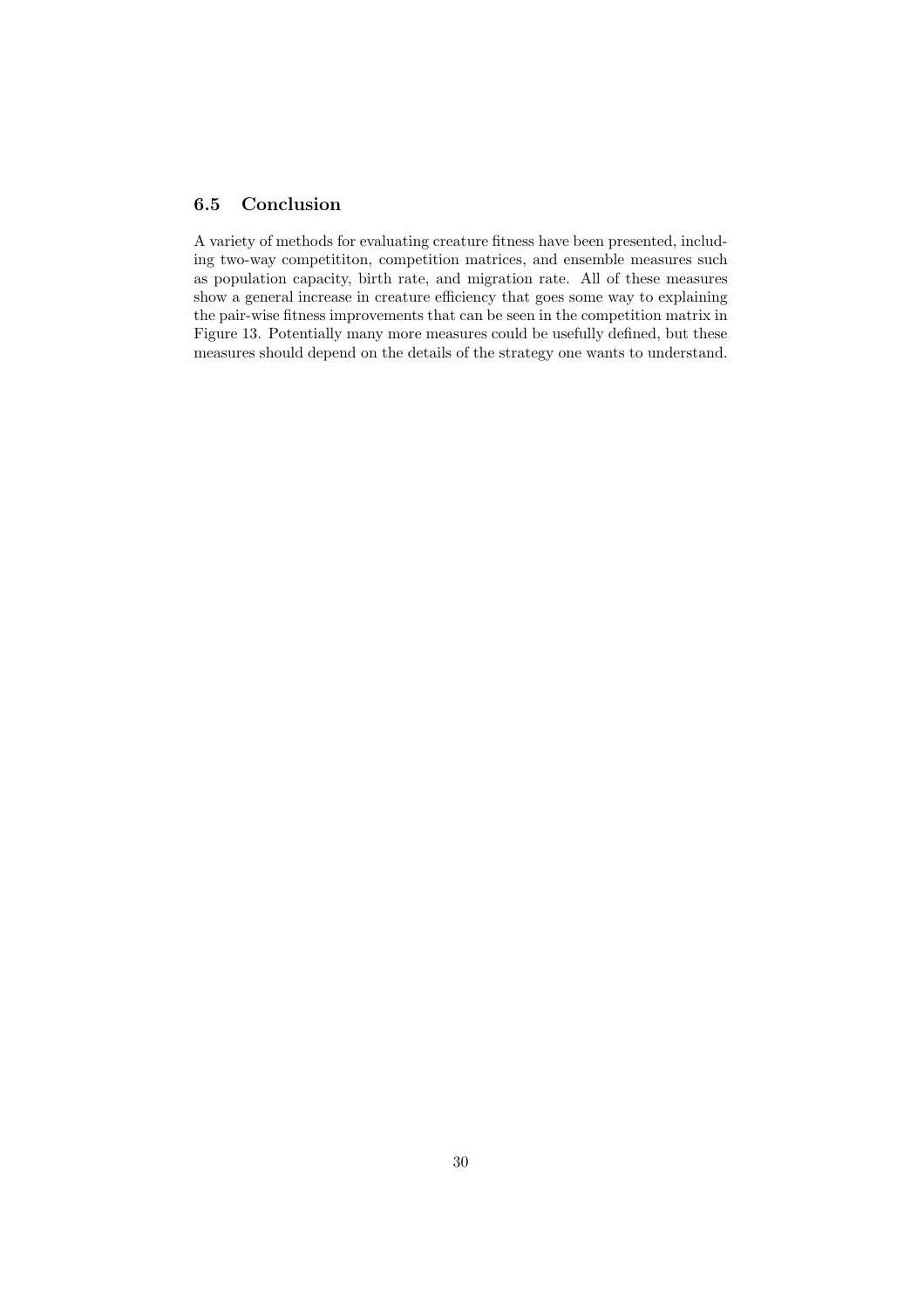# 7 Implementation

In this section various technical details of the implementation of Floatworld are discussed.

# 7.1 Class System

 $C++$  was chosen as the language of implementation.  $C++$  is a robust, objectoriented language with a reputation for high-performance.

Creat is the class that embodies all the information specific to one creature, such as age and energy. It sets up internal inputs, calculates the activity of the creature's ANN, and determines which action is necessary. Lastly it keeps track of lineages, including deleting extinct sub-trees of the phylogenetic tree in order to free up memory.

Matrix handles low-level matrix operations, including memory management, multiplication of the weight and state vectors of individual creatures, file input/ouput of individual matrices and collections of matrices, and display of these matrices in a format compatible with LaTeX.

A class called PrimitiveContext encapsulates all the programming routines that are necessary to draw the grid, individual creatures, and various graphs. The PrimitiveContext class is sub-classed by both AllegroContext and EPSContext, which provide interfaces to the Allegro graphics library and the Encapsulated Post Script vector graphics file format. This allows the same routines to either draw creatures, matrices, grids and graphs to the screen or to a file that can be embedded in LaTeX. It is this object oriented design that made the diagrams in this project possible.

# 7.2 Performance

Two avenues of exploration become more feasible with an efficient code, and those are:

- long timescale trials of over 100,000 timesteps
- efficient evaluation of the statistics of large ensembles of simulations

Much effort was spent on optimizing the Floatworld code. A technique known as profiling was used to identify which parts of the program were preventing high speed evaluation and these parts were aggressively optimized. Initially, 80- 90% of the running time of a simulation of 10,000 timesteps was spent on the matrix multiplication of weight matrices with activation vectors. By exploiting the structure of the weight mask and performing more technical optimizations this figure was reduced to 10-20% of the running time.

Another major bottleneck was the calculation of vision functions for each creature. In the original form a kernel matrix was provided and was explicitly calculated to determine the vision function. Due to the large numbers of '0s' in the kernel matrix, this technique was very slow and accounted for 60% of the running time of the program after the previous optimization. This bottleneck was removed by "hard-coding" the structure of the kernel matrix into the vision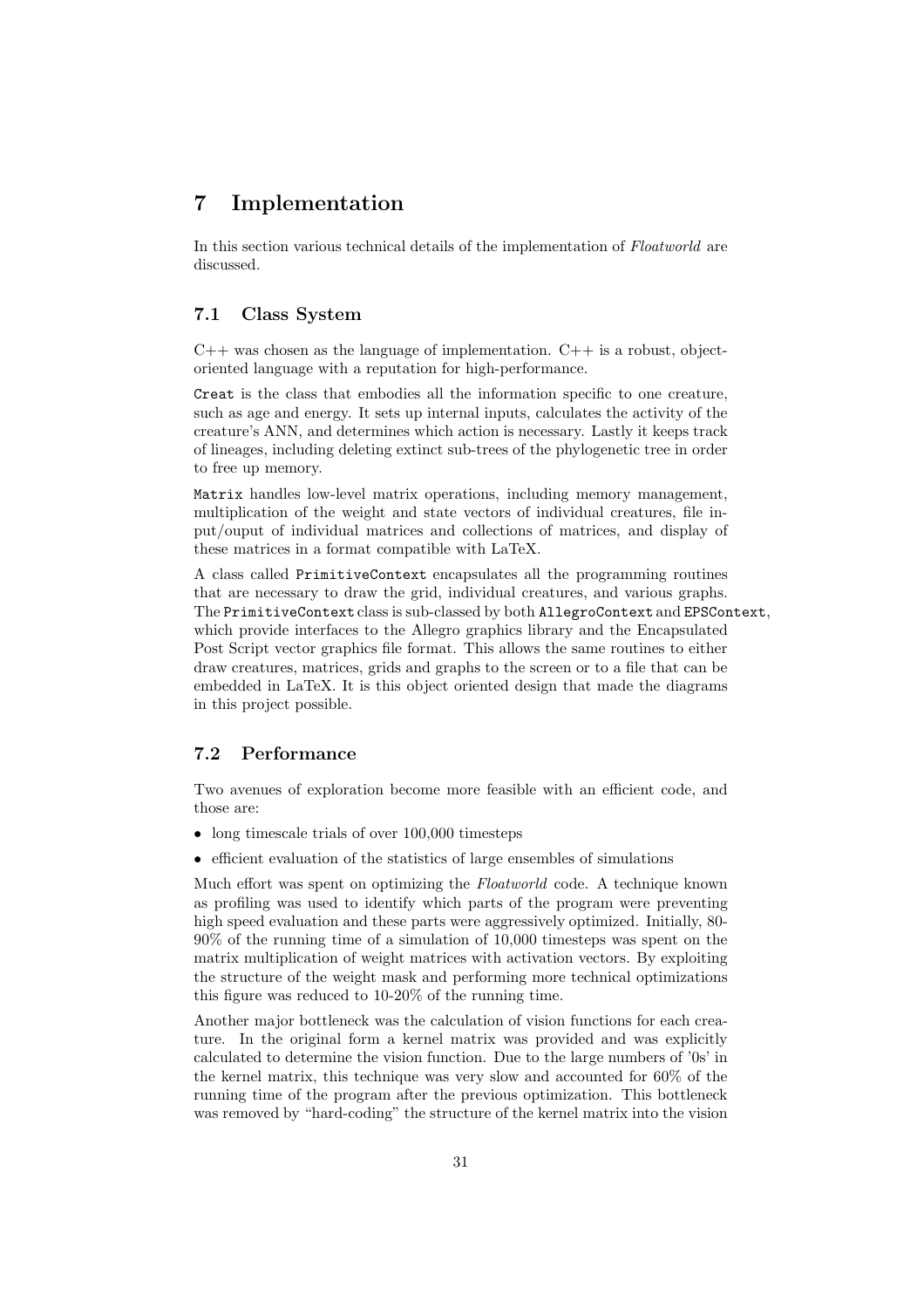functions, removing the necessity of calculating the kernel product and reducing the number of memory lookups. Vision functions now account for  $\pm 15\%$  of the running time of the program.

The last major bottleneck was the form of the feeding scheme. The original spot feeder required every element of the matrices  $E$  and  $E'$  to be both written and read every timestep. Two schemes were attempted to reduce this. The first was to encode the feeding pattern  $E'$  using run length encoding<sup>2</sup>. This meant that the zero elements of the feeding matrix  $E'$  could be ignored, which decreased the number of memory accesses and therefore sped up the code. Run length encoding entailed a significant cost, however, because one had to re-encode  $E'$ every time a spot jumped. The overall speed-up from run length encoding was ±10%.

A more successful strategy for reducing the compational burden of the feeding scheme was to employ stochastic spot feeding as described in Section 3.12. The first advantage this provided was to avoid calculating the distance from each cell  $(u, v)$  of E to each spot location to determine if the cell was inside a spot. Instead, each spot calculated a random fraction  $f$  of the cells within it and updated their energy. In other words, if the grid is square and has size  $n$ and contains k spots, the computational complexity of spot feeding went from  $O(kn^2)$  to  $O(fk)$ . Secondly, avoiding the use of a pattern matrix removed  $n^2$ memory accesses.

# 7.3 Performance Measures

We can objectively measure performance by testing how many timesteps the code can perform per second. This is not a good measure, however, because updating a small population involves less computational effort that updating a large population. In fact, the updating of individual creatures comprises the majority of computational work involved in simulating a grid. To take account of this, we employ the number of creature-steps per second. Each creature requires one creature-step per timestep.

The current incarnation of  $Floatworld$  can execute  $\pm 600,000$  creature-steps per second on an Athlon 64 2GHz processor with 1 GByte of RAM. This constrasts with the original figure from before optimization was performed of 10,000 creature-steps per second. As an example of how to use this figure, we consider a  $100 \times 100$  grid with 20 feeding spots, for which a stable population of around 400 creatures is normal. Therefore we can expect to simulate around  $600,000/400 = 1500$  timesteps per second under these conditions.

<sup>2</sup>Run length encoding considers a matrix to be a string of numbers by concatenating successive rows. This string is then compressed by removing "runs" of the same number, such as  $(5.5,5,5,5,5)$ , and replacing them with a simple count, in this case  $(6.5)$ .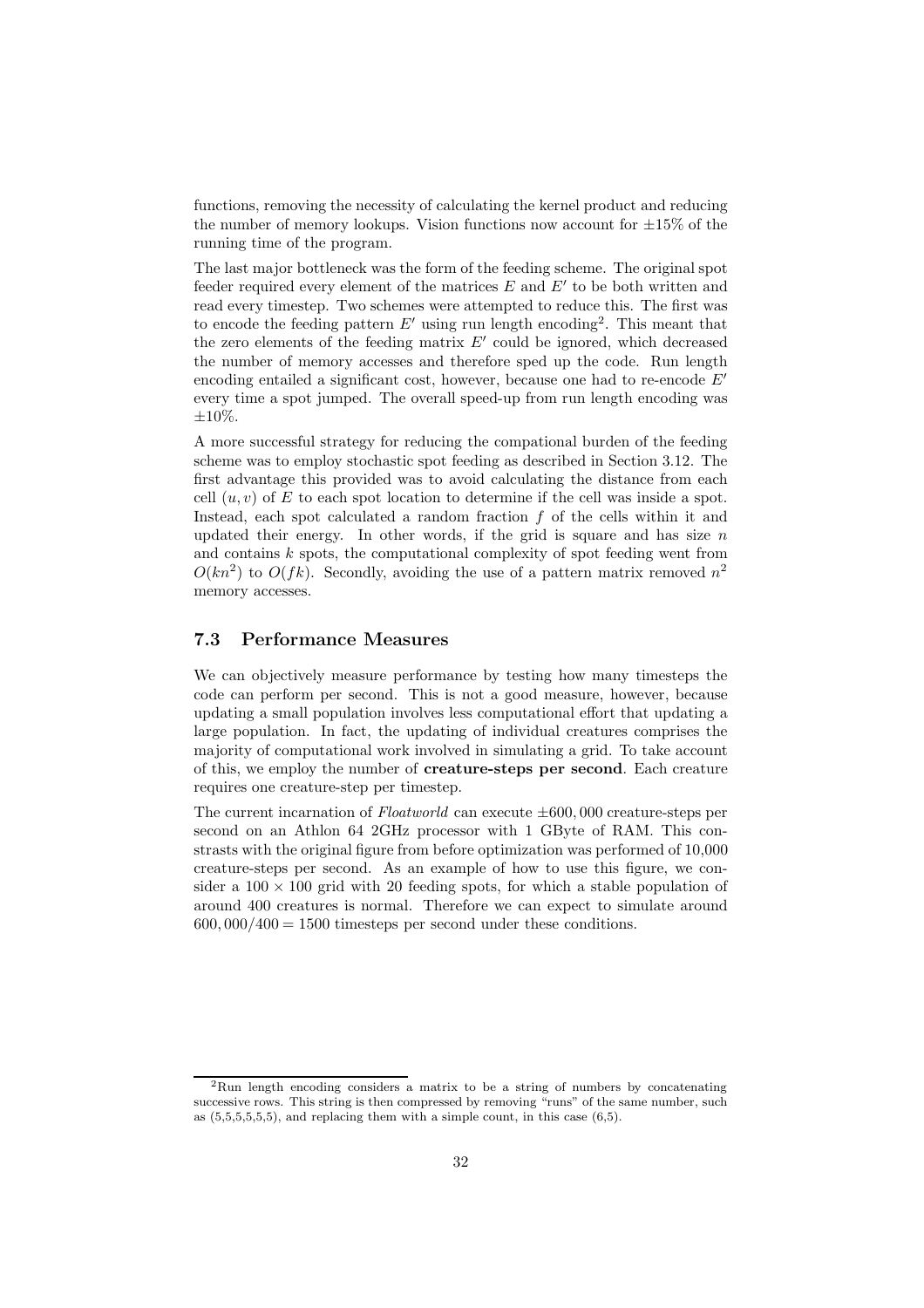# 8 Future Work

# 8.1 Introduction

This project has been about the Floatworld framework. It is not in itself a research project, it has been about the construction of a framework for performing research in artificial life, including tools that can be used to evaluate and understand the evolution of artifical organisms within the framework.

The computer code making up Floatworld is written in modern object-oriented style. Modifications are easy to make and, where possible, use virtual member functions to achieve easy extensibility. An example is the Feeder class, which encapsulates a basic feeding scheme that may or may not use a feeding pattern (both are supported). In addition it supports optional run length encoding and caching to improve performance.

The spot feeding schemes that have been used in this project are simple classes derived from the Feeder class, but other schemes would be easy to implement, including some that are detailed below.

# 8.2 Creature Interactions

The ability for creatures to interact with one another can be introduced to Floatworld quite simply. A general principle of neural networks is to make the number of input and output neurons as small as possible. In order not to need an extra output neuron to control the ability for one creature to interact with another, we need only make the simple limitation that two creatures must be adjacent on the grid for interaction to occur. As only one creature can occupy a grid cell at a time, a sensible method to enable interaction is to specify that when one creature attempts to move onto the grid cell occupied by another, an interaction occurs.

While the scope for creature interaction is large, only three concrete possibilites are suggested here:

- Predation
- Sexual Reproduction
- Cooperation

We briefly discuss these possibilites.

Predation refers to the situation in which one creature can "attack" another for its own gain. For such attacks to have any meaning, they must involve the transfer of energy. More specifically, let  $k, k'$  denote the attacking creature and its victim. Then the predation rule could be of the form

$$
\epsilon_k \leftarrow \epsilon_k - \alpha_1
$$

$$
\epsilon_{k'} \leftarrow \epsilon_{k'} + \alpha_2
$$

where  $\alpha_1, \alpha_2$  are positive constants with  $\alpha_1 > \alpha_2$  (otherwise mutually attacking creatures would obtain a net increase in energy).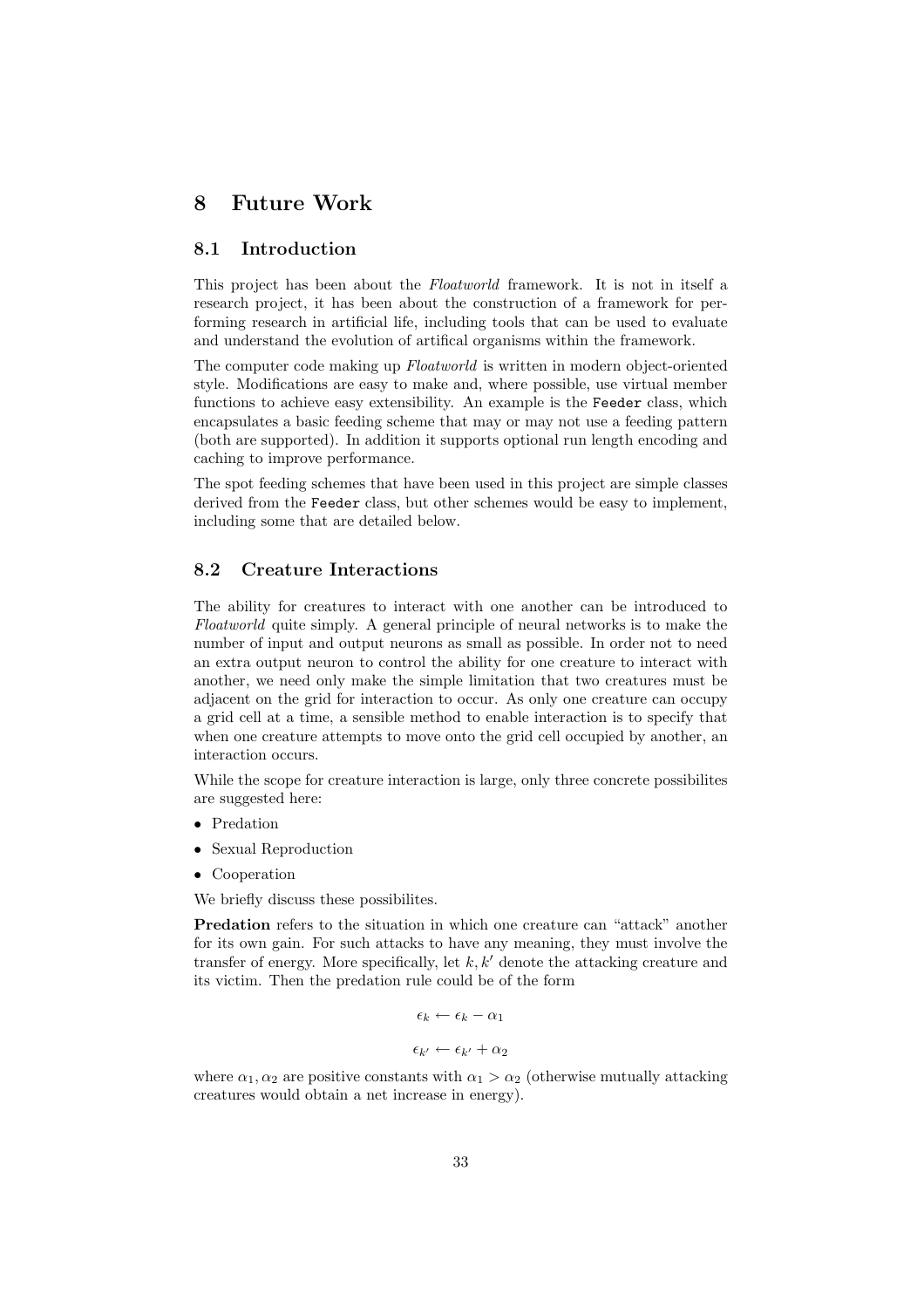Sexual reproduction occurs when the genomes of two creatures are combined in some way in their offspring, instead of the asexual reproduction that occurs normally in Floatworld. A small complication is that there is no obvious grid position in which to instantiate the potential offspring of two creatures, as they are already adjacent.

One potential solution to this problem, which also happens to solve the question of how both creatures can mutually decide to reproduce, is to merely allow interaction to "select" a mate. Any subsequent reproduction will produce an offspring with a genome that is a combination of both parent genomes. As an example of how this might occur, let  $W, W'$  be the two parent genomes. Then the elements of the child genome  $W^*$  are:

$$
W_{ij}^* = \begin{cases} W_{ij} & \text{with probability } 0.5\\ W_{ij}' & \text{otherwise} \end{cases}
$$

Co-operation occurs when two creatures cooperate for their mutual gain. In the context of Floatworld, this could take the form of a small energy reward when two creatures choose to cooperate. A potential assymetric method could be the following: when creature  $k$  chooses to cooperate with creature  $k'$ ,

$$
\epsilon_k \leftarrow \epsilon_k - \beta_1
$$

$$
\epsilon'_k \leftarrow \epsilon'_k + \beta_2
$$

where  $\beta_1$ ,  $\beta_2$  are small positive constants with  $\beta_2 > \beta_1$ . In fact, this does not result in mutual gain for both creatures: the first creature is actually harmed. However, it is implicitly enables a form of cooperation because, if both creatures choose to cooperate with each other, they will both experience a net gain in energy.

A simple modification to Floatworld was made to enable the above type of cooperation with values of  $\beta_1 = 2, \beta_2 = 12$ . Within 40,000 timesteps a simulation run yielded a series of small clusters, one of which is shown in Figure 18. These clusters were highly unstable, growing in size over a period of a few hundred timesteps before rapidly disintegrating. This has a simple explanation: every cluster easily falls prey to "cheaters" to neglect to cooperate and obtain energy at the expense of other creatures. Eventually such cheating destroys the community of cooperators.

### 8.3 Hebbian Learning

A possible extension to Floatworld is to introduce ANNs that change over time. A standard technique known as **Hebbian learning** is appropriate. In Hebbian learning, the connection strength (the weight) between two neurons is adjusted positive whenever their activity is correlated and adjusted negative whenever their activity is anti-correlated.

A possible implementation is to store a **time-averaged** activity vector  $\alpha'$  for each creature that represents the average activity of the creature's ANN over the last several timesteps. Each timestep this average activity is used to update weights according to the Hebbian rule.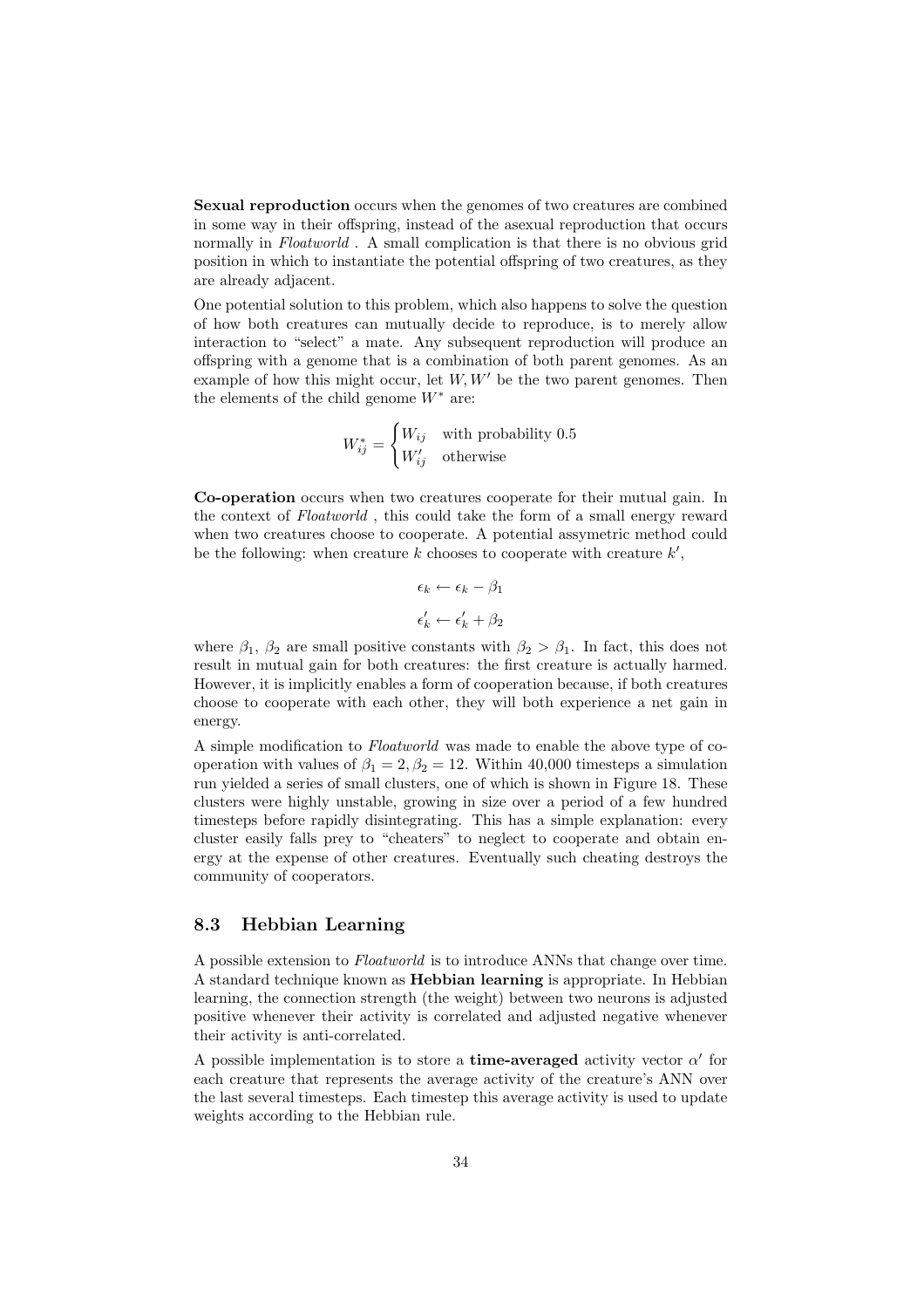

Figure 18: Illustration of clustering behaviour when cooperative interaction is enabled.

Creatures using Hebbian learning could adjust their strategies during their lifetimes. Instead of specifying fixed weights for the ANN in each creature genome, a genome could consist of "learning rates" for each weight that specify how rapidly it should be updated. A genome would thus bias certain types of learning over others.

# 8.4 Complex Environments

Another potential extension to *Floatworld* is to implement more complex environments. Two ideas are suggested here: environments that consist of a more complex feeding scheme, and environments that are enriched with extra information for creatures to exploit.

As an example of the first idea, consider an environment in which the feeding spots consist of different radii and energy densities. Creatures would have an incentive to discover the best possible feeding spot. This type of feeding scheme might also result in specialisation in which more than several co-existing species arise that exploit different types of energy source.

Another possibility is if there is a type of "day/night" cycle present in the feeding scheme, so that energy injection ceases at regular intervals. A natural question would be whether creatures could adapt to have less energy expenditure during periods of no energy injection —an analogue to the hibernation of certain mammals.

An example of the second idea would be if an extra input to the neural networks is introduced that specifies additional information. This information could be the distance to the closest feeding spot, or other information pertaining to the feeding scheme.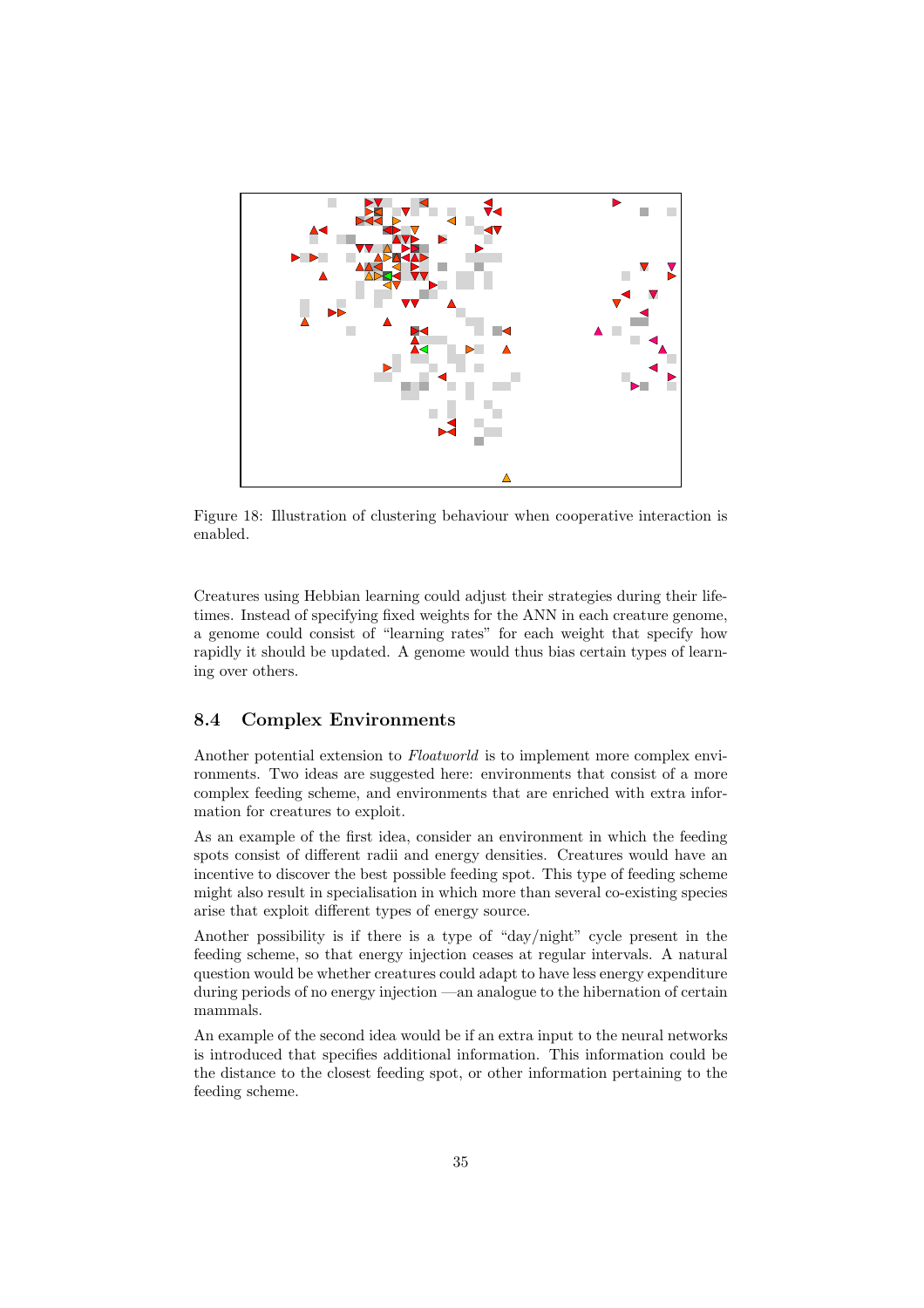# 8.5 Application of Supercomputers

One interesting possible area of research is how Floatworld can be extended to exploit the vastly increased processing ability of a supercomputer cluster, such as the BlueGene/P that has recently been installed in Cape Town's Center for High Performance Computing. There are two possible ways in which this could be done:

• code to calculate ensemble averages could easily be parallelised to run simultaneously on many machines. This would enable much more accurate estimates, or alternatively much more computationally challenging measures to be made feasible.

• extremely large grids, of size in excess of  $1000 \times 1000$ , could be efficiently simulated by partitioning the grids into subgrids that are each handled by an indiviual machine

# 8.6 Predicting Pairwise Fitness

In this project, no detailed attempt was made to understand or reverse engineer any of the strategies that were employed by evolved creatures. The three measures introduced in Section 6.4 go some way to representing different aspects of creature strategy, but much more can be done.

An interesting approach would be to derive a large number of single-genome and pair-wise measures of fitness, and to employ a machine learning algorithm in order to predict the pair-wise fitness  $f_{\text{pair}}$  of a large number of different genomes from these measures. The advantage of this idea is that the machine learning algorithm could detect patterns that are too difficult to perceive directly. It could, for example, determine that some measures are much more important than others in estimating how creatures will behave in a competitive environment. Such information could aid the attempt to understand creature strategies in detail.

### 8.7 Releasing Floatworld as Open Source

Open Source software is free for anyone to view or modify. Releasing software as Open Source often encourages other programmers and academics to get involved in the project. Releasing Floatworld as Open Source software could result in a community of users who use and improve it.